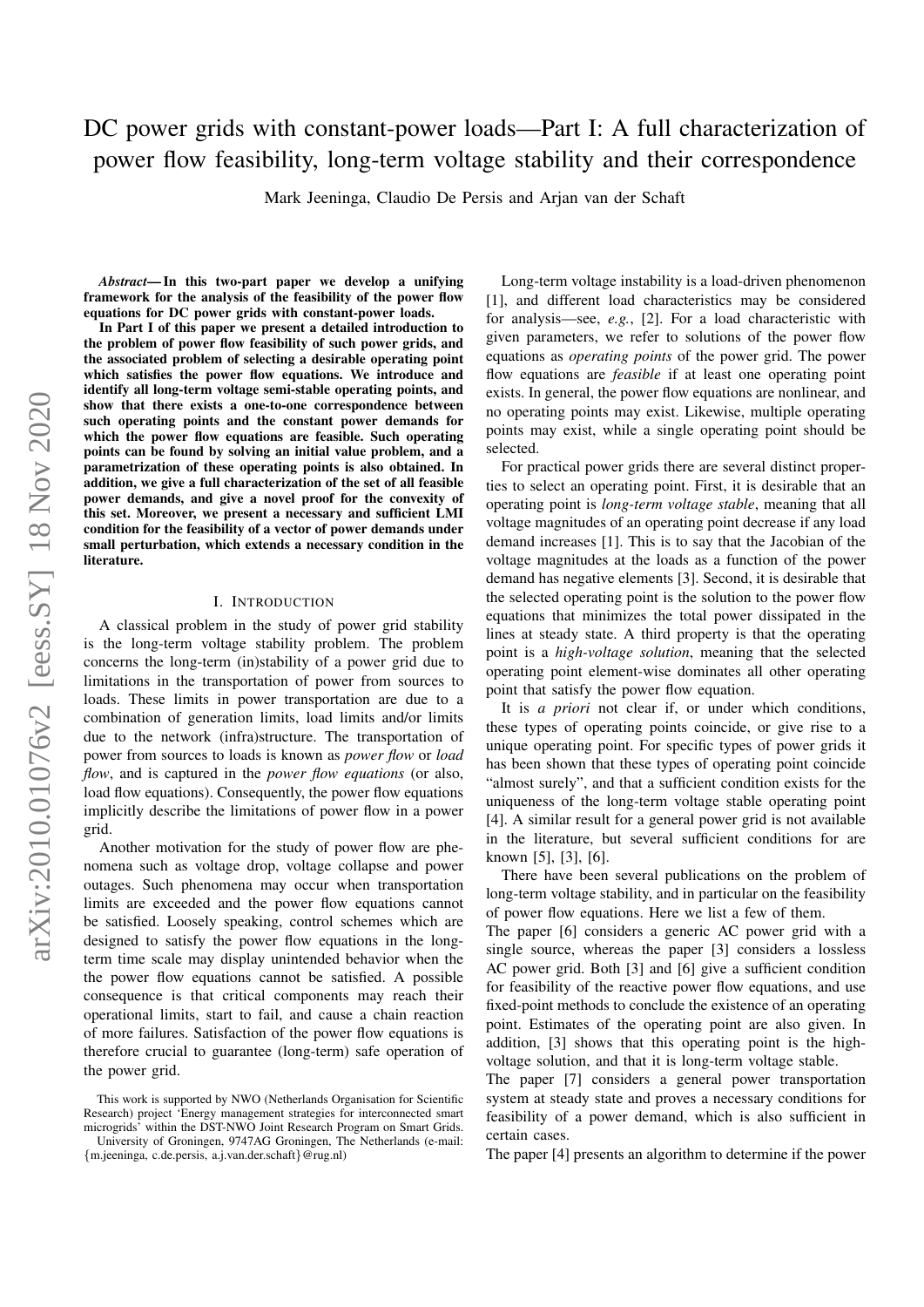flow equations of a DC power grid are feasible, and shows that there exists a high-voltage solution, which is "almost surely" long-term voltage stable. Conditions for the longterm voltage stable operating point to be unique are given. The paper [8] proves that the set of feasible solutions to the power flow equations for DC power grids is convex, as follows from the study of convexity of the non-homogeneous numerical range of a generalized quadratic form.

In this two-part paper we focus on the power flow of DC power grids with constant-power loads, and assume there are no limits on voltage potentials and line currents. While many types of power grids are studied in the literature, DC power grids with constant-power loads are among the simplest type of power grid where feasibility of the power flow equations is nontrivial.

It is noted that there are several types of power grids for which the power flow equations are equivalent to or wellapproximated by the power flow of DC power grids with constant-power loads. The paper [9] shows how the active power flow problem for a lossless AC power grid may be approximated by a DC power flow grid. The papers [10], [3] show a similar result for the reactive power flow problem for a lossless AC power grid. See also [6], [4] for other examples.

Even though the literature provides handles to study power flow, the interplay between the different results is not clear, and an over-arching analysis is missing. The main motivation of this paper is to bridge these gaps in the literature for DC power grids, and to develop a unified framework for the analysis of DC power flow with constant-power loads.

#### *Contribution*

This paper is split into two parts. Part I of this paper presents a geometric framework to analyze the feasibility of the DC power flow equations with constant-power loads. This framework is extended in Part II to unify and generalize the main contributions of the previously mentioned publications in the context of DC power flow. The novelty of our approach is that we combine results in matrix theory, convex analysis, and initial value problems to analyze DC power flow. In contrast to other approaches, we do not explicitly rely on fixed point analysis or iterative methods.

The main objective of this twin paper is to analyze the set, denoted by  $F$ , of constant power demands for which the power flow equations are feasible. We would like to emphasize that these constant power demands are not signrestricted. *I.e.*, the power demand at a load is allowed to be negative, in which case the load provides power to the grid. We let  $D$  denote the set of long-term voltage stable operating points. We refer to the vectors in  $\text{cl}(\mathcal{D})$ , the closure of  $\mathcal{D}$ , as *long-term voltage semi-stable* operating points.

In Part I of this paper we develop a geometric framework for DC power flow feasibility for constant-power loads. The main contributions of Part I are as follows.

<span id="page-1-5"></span>**M1.** We give a parametrization of  $D$ , its closure and its boundary, which establishes a constructive method to describe the long-term voltage (semi-)stable operating points (Theorem [3.7\)](#page-9-0).

- <span id="page-1-6"></span>M2. For each vector of power demand that lies on the boundary of  $F$  there exists a unique corresponding operating point which solves the power flow equations. Moveover, these operating points form the boundary of  $D$  (Corollary [3.20\)](#page-11-0).
- <span id="page-1-2"></span>M3. There is a one-to-one correspondence between the feasible power demands  $F$  and the long-term voltage semi-stable operating points  $cl(D)$ . This means that if the power flow equations are feasible, then there exists a unique long-term voltage semi-stable operating point that solves the power flow equations. This operating point can be found by solving an initial value problem (Theorem [3.17\)](#page-10-0).
- <span id="page-1-3"></span>M4. We give a novel and insightful proof for the fact that the set  $F$  is closed and convex. Consequently,  $F$  is the intersection of all supporting half-spaces of  $\mathcal{F}$ . We describe all such half-spaces, which gives a complete geometric characterization of  $\mathcal F$  (Theorem [3.18\)](#page-11-1).
- <span id="page-1-1"></span>M5. We prove a necessary and sufficient LMI condition for the feasibility of the power flow equations, and a necessary and sufficient LMI condition for the feasibility of the power flow equations under small perturbations of the power demands (Theorem [3.22\)](#page-11-2).

Part II of this paper continues the approach, and recovers and extends several results of the previously mentioned publications for DC power grids with constant-power loads. The main contributions of Part II are as follows.

- **M6.** We give an alternative parametrization of  $D$ , its closure and its boundary.
- <span id="page-1-0"></span>M7. We give two parametrizations of  $\partial \mathcal{F}$ , the boundary of the set of feasible power demands.
- M8. We refine the results of [M7](#page-1-0) and [M5](#page-1-1) for nonnegative power demands, which are cheaper to compute.
- <span id="page-1-7"></span>M9. We prove that any vector of power demands that is element-wise dominated by a feasible vector of power demands is also feasible.
- <span id="page-1-8"></span>M10. We present two novel sufficient conditions for the feasibility of the power flow equations which generalize the sufficient conditions in [3] and [6], and show how these conditions are related.
- <span id="page-1-4"></span>M11. We show that the long-term voltage stable operating point is a strict high-voltage solution. Consequently, the operating points associated to a feasible power demand which are either long-term voltage stable, a high-voltage solution, or dissipation-minimizing, are one and the same.

It is important to explain how these results are related to the existing literature, and in which regard these results are, to the best of the authors' knowledge, novel.

Regarding [M3](#page-1-2), it was shown in [4] that if the power flow equations are feasible, then there "almost surely" exists an operating point which is long-term voltage stable, and that it is the unique long-term voltage stable operating point if all power demands are positive, or all are negative. By studying long-term voltage *semi*-stable operating points, we show that for each feasible vector of power demands there always exists a unique long-term semi-stable operating point.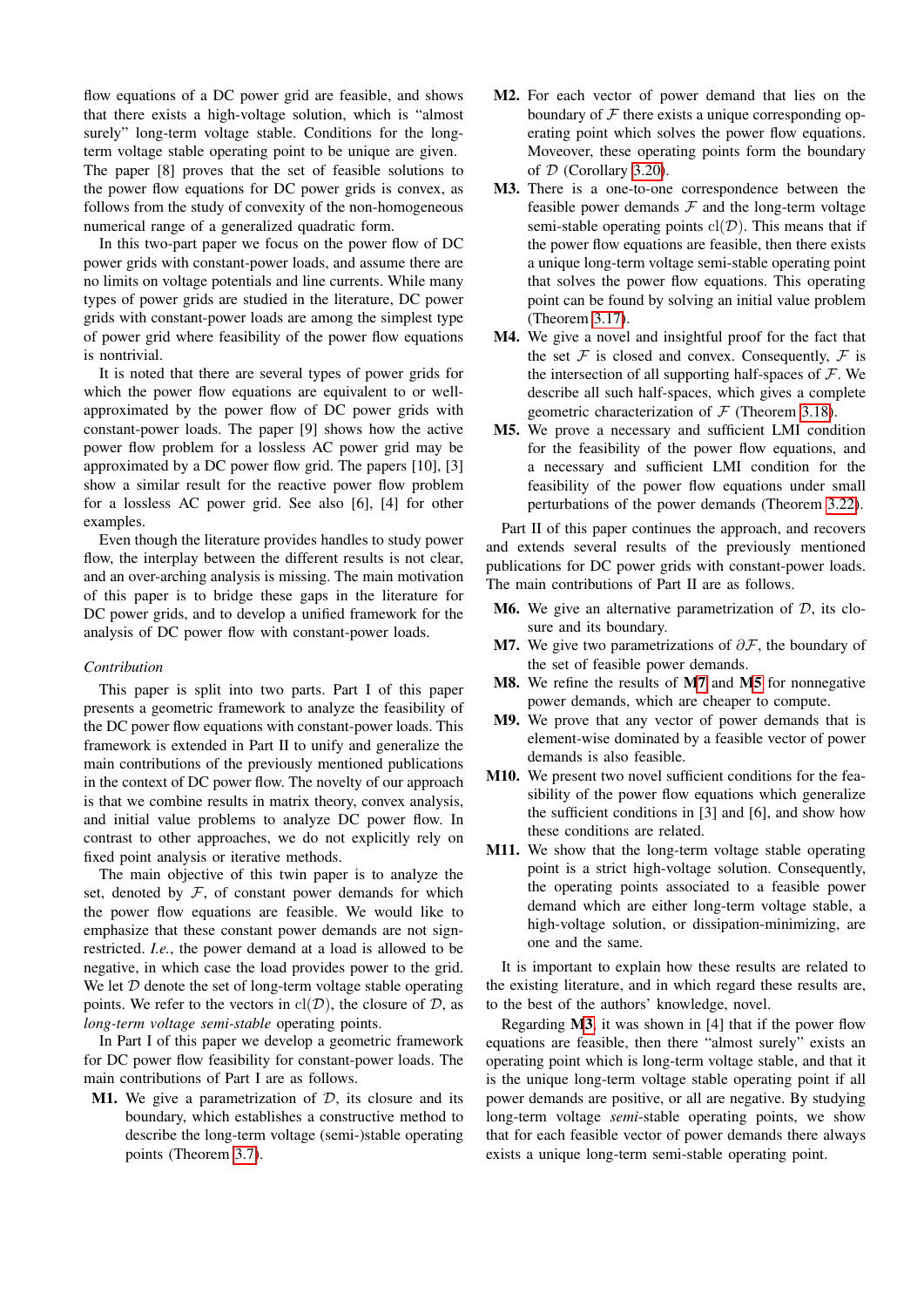Regarding [M4](#page-1-3), the convexity of  $\mathcal F$  was already shown in [8] (see also [11]), and follows from an analysis of the convexity of the numerical range of non-homogeneous quadratic maps. Our approach to prove convexity is different from and less general than the one proposed by [8], and is a byproduct of the proof of  $M3$ , the one-to-one correspondence between  $\mathcal F$ and  $\text{cl}(\mathcal{D})$ . We believe our proof for convexity to be simpler. Regarding [M5](#page-1-1), our contribution is a necessary and sufficient condition for the feasibility of power demands under small perturbations. In [7] a similar condition was shown to be sufficient for a more general system with constant-power loads at steady-state. It was shown in [7] to also be necessary whenever  $\mathcal F$  is closed convex, as is the case here. Regarding [M11](#page-1-4), it was shown in [4] that, if the power flow equations are feasible, then there exists a high-voltage solution, *i.e.*, an operating point that element-wise dominates all other operating points which satisfy the power flow equations, and that this operating point is "almost surely" long-term voltage stable. We show that the element-wise domination is strict, and that this operating point always coincides with the unique long-term voltage semi-stable operating point. This shows the algorithm proposed in [4] converges to the unique long-term voltage semi-stable operating point wherever the power flow equations are feasible.

# *Organization of Part I*

In Section [II](#page-2-0) we formulate the DC power flow equations, discuss the problem of their feasibility, and define different types of desirable operating points. We give a detailed introduction to this feasibility problem and its difficulties.

In Section [III](#page-7-0) we develop a geometric framework to analyze the DC power flow equations. The main objective of Section [III](#page-7-0) is to prove that there is a one-to-one correspondence between  $\mathcal F$  and  $\mathcal D$ , and to give a method to compute the desired operating point ([M3](#page-1-2)). In addition, we prove that  $F$  is convex and present a full geometric characterization of  $F$  as an intersection of half-spaces ([M4](#page-1-3)). To establish this, we present a parametrization of  $D(M1)$  $D(M1)$  $D(M1)$ , and prove that there is a one-to-one correspondence between the boundary of D and the boundary of the convex hull of  $\mathcal F$ , which is a prelude to proving that there is a one-to-one correspondence between the boundary of  $D$  and the boundary of  $F$  ([M2](#page-1-6)). The section is concluded by presenting a necessary and sufficient LMI condition for the feasibility of a vector of power demands, and a similar condition for feasibility under small perturbation ([M5](#page-1-1)).

Section [IV](#page-12-0) concludes Part I of the paper.

#### *Notation and matrix definitions*

For a vector  $x = \begin{pmatrix} x_1 & \cdots & x_k \end{pmatrix}^\top$  we denote

$$
[x] := \mathrm{diag}(x_1, \ldots, x_k).
$$

We let  $\mathbb{1}$  and  $\mathbb{0}$  denote the all-ones and all-zeros vector, respectively, and let I denote the identity matrix. We let their dimensions follow from their context. All vector and matrix inequalities are taken to be element-wise. We write  $x \leq y$  if  $x \leq y$  and  $x \neq y$ . We let  $||x||_p$  denote the p-norm of  $x \in \mathbb{R}^k$ .

We define  $n := \{1, \ldots, n\}$ . All matrices are square  $n \times n$ matrices, unless stated otherwise. The submatrix of a matrix A with rows and columns indexed by  $\alpha, \beta \subseteq n$ , respectively, is denoted by  $A_{[\alpha,\beta]}$ . The same notation  $v_{[\alpha]}$  is used for subvectors of a vector v. We let  $\alpha^c$  denote the set-theoretic complement of  $\alpha$  with respect to  $n$ . For a set S, the notation int(S), cl(S),  $\partial S$  and conv(S) is used for the interior, closure, boundary and convex hull of S, respectively.

We list some classical definitions from matrix theory.

*Definition 1.1 ([12], Ch. 5):* A matrix A is a *Z-matrix* if  $A_{ij} \leq 0$  for all  $i \neq j$ .

*Definition 1.2 ([12], Thm. 5.3):* A Z-matrix is an *Mmatrix* if all its eigenvalues have nonnegative real part.

<span id="page-2-2"></span>*Definition 1.3 ([12], pp. 71):* A matrix A is *irreducible* if for every nonempty set  $\alpha \subsetneq n$  we have  $A_{[\alpha,\alpha^c]} \neq 0$ .

# <span id="page-2-1"></span>II. THE DC POWER FLOW PROBLEM

<span id="page-2-0"></span>In this section we formulate the DC power flow equations and explore their feasibility.

We study DC power grids that consist of nodes (buses), which are either loads or sources, and are interconnected by lines. Source nodes are voltage controlled buses which provide power to the power grid, and represent generators such as power plants. Load nodes are voltage controlled buses which generically extract power from the power grid. The power flow equations describe the power balance at the load nodes. We are interested in the existence of a solution to the power flow equations in the long-term time scale, and therefore study DC power grid at steady-state. Note that, at steady-state, the line dynamics do not contribute to this power balance. We therefore model the power grid as a resistive circuit. We refer to [13], [14] for a detailed discussion on resistive circuits.

We proceed with the modeling of DC power grids with purely resistive lines at steady state. For the sake of simplicity we do not consider operational limits on lines, currents or voltage potentials in the power grid. We consider a DC power grid with  $n$  load nodes and  $m$  source nodes. We write  $i \sim j$  if there exists a line between node i and node j, and  $i \nless j$  otherwise. The conductance of the line between node i and node j is denoted by  $w_{ij} = w_{ji}$ , which is a positive real number. The Kirchhoff matrix  $Y \in \mathbb{R}^{(n+m)\times(n+m)}$  describes both the topology and the conductances of the lines in the power grid. It is defined by

$$
Y_{ij} := \begin{cases} \sum_{k \sim i} w_{ik} & \text{if } i = j \\ -w_{ij} & \text{if } i \neq j \text{ and } i \sim j \\ 0 & \text{if } i \neq j \text{ and } i \not\sim j \end{cases}.
$$

Note that  $Y$  is a symmetric Z-matrix of which all rows and columns sum to zero. Hence  $Y \mathbb{1} = \mathbb{0}$ , and thus the matrix Y is singular. We assume that the nodes and lines form a connected graph. This implies that **1** spans the kernel of Y [13], and that all principal submatrices of  $Y$  are invertible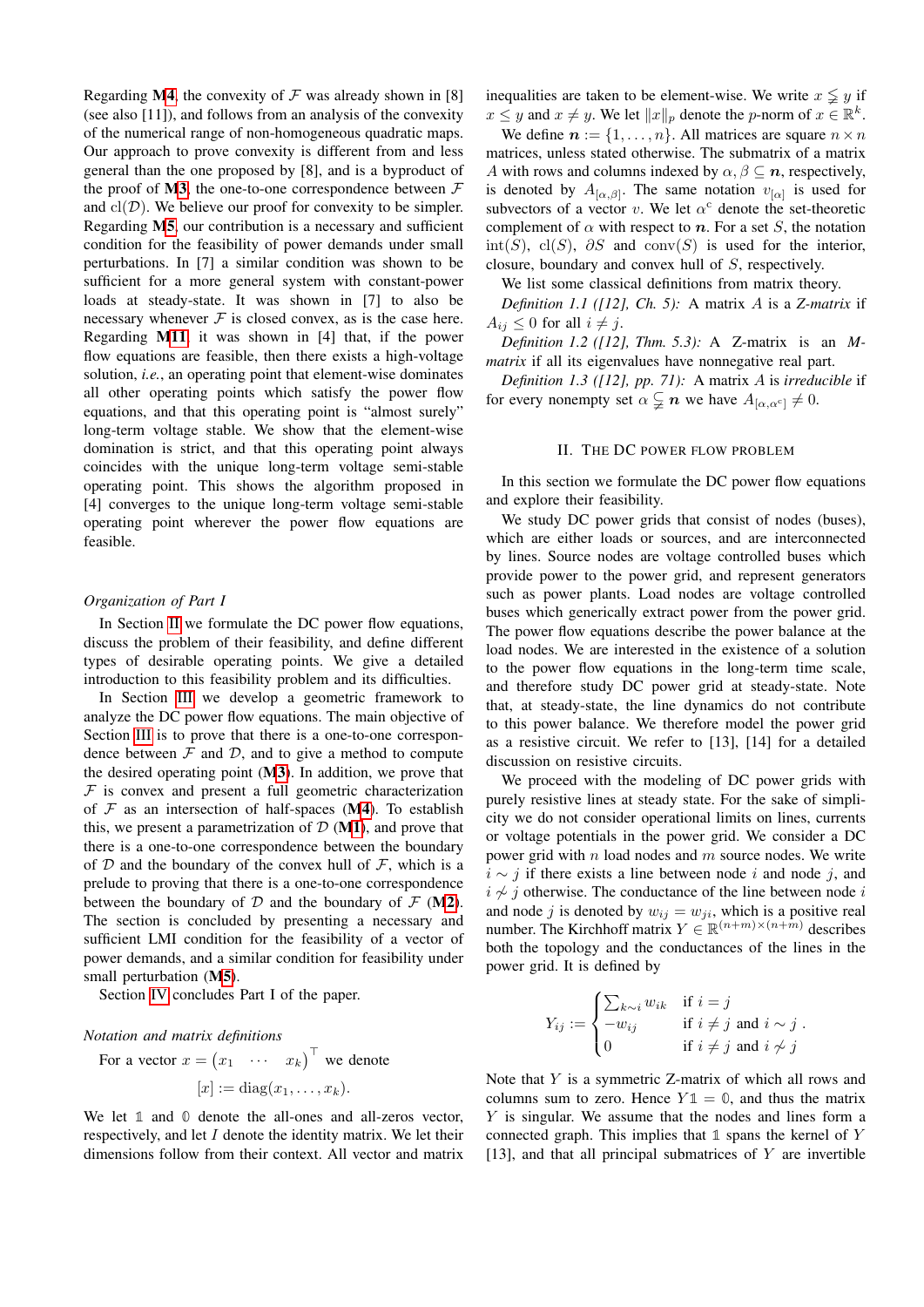[14]. One may verify that for vectors  $x, z$  we have

$$
x^{\top} Y z = \sum_{i,j: i \sim j} w_{ij} (x_i - x_j)(z_i - z_j). \tag{1}
$$

Since  $w_{ij} > 0$  whenever  $i \sim j$ , [\(1\)](#page-3-0) implies  $x^{\top} Y x \ge 0$ , and hence Y is positive semi-definite. Consequently, all principal submatrices of  $Y$  are positive definite.

We partition  $Y$  according to whether nodes are loads  $(L)$ or sources  $(S)$ :

$$
Y = \begin{pmatrix} Y_{LL} & Y_{LS} \\ Y_{SL} & Y_{SS} \end{pmatrix}.
$$
 (2)

The matrices  $Y_{LL}$  and  $Y_{SS}$  are positive definite, as they are principal submatrices of  $Y$ . Following the same partition, let

$$
V = \begin{pmatrix} V_L \\ V_S \end{pmatrix} \in \mathbb{R}^{n+m}
$$

denote the vector of voltage potentials at the nodes. All voltage potentials are assumed to be positive (*i.e.*,  $V > 0$ ).

We let  $\mathcal{I} \in \mathbb{R}^{n+m}$  denote the electric current injected into the power grid at the nodes. The power that a node provides to the power grid is given by the vector

$$
P = [V]\mathcal{I} \in \mathbb{R}^{n+m}.
$$

Kirchhoff's laws together with Ohm's law state that

$$
\begin{pmatrix} \mathcal{I}_L \\ \mathcal{I}_S \end{pmatrix} = \begin{pmatrix} Y_{LL} & Y_{LS} \\ Y_{SL} & Y_{SS} \end{pmatrix} \begin{pmatrix} V_L \\ V_S \end{pmatrix},
$$
(3)

and therefore

$$
\begin{pmatrix} P_L \\ P_S \end{pmatrix} = \begin{bmatrix} V_L \\ V_S \end{bmatrix} \begin{pmatrix} Y_{LL} & Y_{LS} \\ Y_{SL} & Y_{SS} \end{pmatrix} \begin{pmatrix} V_L \\ V_S \end{pmatrix}.
$$
 (4)

The *total dissipated power* in the lines is derived in [13] as

$$
R(V_L, V_S) := V^\top Y V \ge 0.
$$

# *A. Feasible constant power demands*

Throughout this paper we consider  $V_L$  as a variable of the system, whereas the Kirchhoff matrix Y and the voltages at the sources  $V_S$  are fixed. We therefore write  $\mathcal{I}_L = \mathcal{I}_L(V_L)$ and  $P_L = P_L(V_L)$ .

*Definition 2.1:* We define the *source-injected currents* by

$$
\mathcal{I}_L^* := -Y_{LS} V_S = -\mathcal{I}_L(\mathbb{0}),\tag{5}
$$

which correspond to the currents injected into the loads by the sources when  $V_L = 0$ .

*Proposition 2.2 ([13, Prop. 3.6]):* The *open-circuit volt* $ages$   $V_L^*$  are the unique voltage potentials at the loads so that  $\mathcal{I}_L(V_L) = \mathbb{0}$ , given by

$$
V_L^* := -Y_{LL}^{-1} Y_{LS} V_S = Y_{LL}^{-1} \mathcal{I}_L^*.
$$
 (6)

<span id="page-3-7"></span>*Lemma 2.3:* The source-injected currents are nonnegative and not all zero (*i.e.*,  $\mathcal{I}_L^* \geq 0$ ) and the open-circuit voltages  $V_L^*$  are positive (*i.e.*,  $V_L^* > 0$ ).

*Proof:* Let  $\alpha_1, \ldots, \alpha_k \subseteq n$  index the connected components of the graph formed by loads and the lines between them. The matrices  $(Y_{LL})_{[\alpha_i,\alpha_i]}$  are therefore irreducible, while  $(Y_{LL})_{[\alpha_i,\alpha_j]} = 0$  for  $i \neq j$  [12]. Note that  $(Y_{LL})_{[\alpha_i,\alpha_i]}$  <span id="page-3-0"></span>is a principal submatrix of a  $Y$ , and is therefore positive definite, and that its off-diagonal elements are nonpositive. This implies that  $(Y_{LL})_{[\alpha_i,\alpha_i]}$  is an irreducible nonsingular Mmatrix, and therefore has a positive inverse [12, Thm. 5.12]. It follows that  $Y_{LL}$ <sup>-1</sup> is (permutation similar to) a block diagonal matrix with positive diagonal blocks. The matrix  $-V_{LS}$  is a nonnegative matrix and the vector  $V_S$  is positive. Hence,  $-Y_{LS}V_S = T_L^*$  is nonnegative. Since the graph of  $Y$  is connected, there exists a line between the connected component represented by  $\alpha_i$  and a source node. This implies that  $(\mathcal{I}_L^*)_{[\alpha_i]}$  does not equal  $\mathbb{0}$ , and thus  $(\mathcal{I}_L^*)_{[\alpha_i]} \geq 0$ . We conclude that the vector

<span id="page-3-9"></span>
$$
(V_L^*)_{[\alpha_i]} = (Y_{LL}^{-1})_{[\alpha_i, \alpha_i]} (\mathcal{I}_L^*)_{[\alpha_i]} = (Y_{LL})_{[\alpha_i, \alpha_i]}^{-1} (\mathcal{I}_L^*)_{[\alpha_i]}
$$

is a positive vector, since it is the product of a positive matrix and a nonnegative nonzero vector. This observation holds for all *i*, and thus  $V_L^* > 0$  and  $\mathcal{I}_L^* \geq 0$ .  $\Box$ 

If we substitute  $(6)$  into  $(4)$ , we obtain the equation

<span id="page-3-4"></span>
$$
P_L(V_L) = [V_L] Y_{LL} (V_L - V_L^*).
$$
 (7)

The open-circuit voltages are the unique voltage potentials at the loads which satisfy  $V_L > 0$  and  $P_L(V_L) = 0$ .

In this paper we consider *constant-power loads*, which is to say that each load demands a fixed quantity of power from the power grid. We let  $P_c \in \mathbb{R}^n$  denote the vector of constant power demands. Note that we do not impose any sign restrictions on  $P_c$  and that, in principle, load nodes could also demand negative power, in which case the loads provide constant power to the grid. By equating the power demand with the power injection at the load nodes, we obtain the power balance

<span id="page-3-5"></span><span id="page-3-3"></span>
$$
P_L(V_L) + P_c = 0.
$$
 (8)

<span id="page-3-2"></span>Note that power demand and power injection have opposite signs, and that indeed the vectors in [\(8\)](#page-3-3) should be summed. The substitution of [\(7\)](#page-3-4) in [\(8\)](#page-3-3) yields the *DC power flow equation for constant-power loads*:

$$
[V_L]Y_{LL}(V_L - V_L^*) + P_c = 0.
$$
 (9)

<span id="page-3-8"></span><span id="page-3-6"></span>*Definition 2.4:* Given Y and  $V_s$ , we say that the power flow equations [\(9\)](#page-3-5) are *feasible* for a vector of power demands  $P_c$  if there exists a vector of voltage potentials  $V_L$  which satisfies  $(9)$ . We say that  $V<sub>L</sub>$  is as an *operating point* associated to  $P_c$  if  $V_L$  satisfies [\(9\)](#page-3-5) for  $P_c$ .

Recall that thoughout Definition [2.4](#page-3-6) we require that  $V_S > 0$  and  $V_L > 0$ .

<span id="page-3-1"></span>*Definition 2.5:* We say that a vector of power demands  $P_c$ is *feasible* if [\(9\)](#page-3-5) is feasible for  $P_c$ . The set of *feasible power demands* is given by

 $\mathcal{F} := \{ P_c \mid \text{Eq. (9) is feasible for } P_c \}.$  $\mathcal{F} := \{ P_c \mid \text{Eq. (9) is feasible for } P_c \}.$  $\mathcal{F} := \{ P_c \mid \text{Eq. (9) is feasible for } P_c \}.$ 

Since [\(9\)](#page-3-5) is a quadratic equation in  $V_L$ , the existence of a solution to [\(9\)](#page-3-5) for a given  $P_c$  is not guaranteed. Furthermore, [\(9\)](#page-3-5) may have multiple solutions, and multiple operating points for a single  $P_c$  may exist.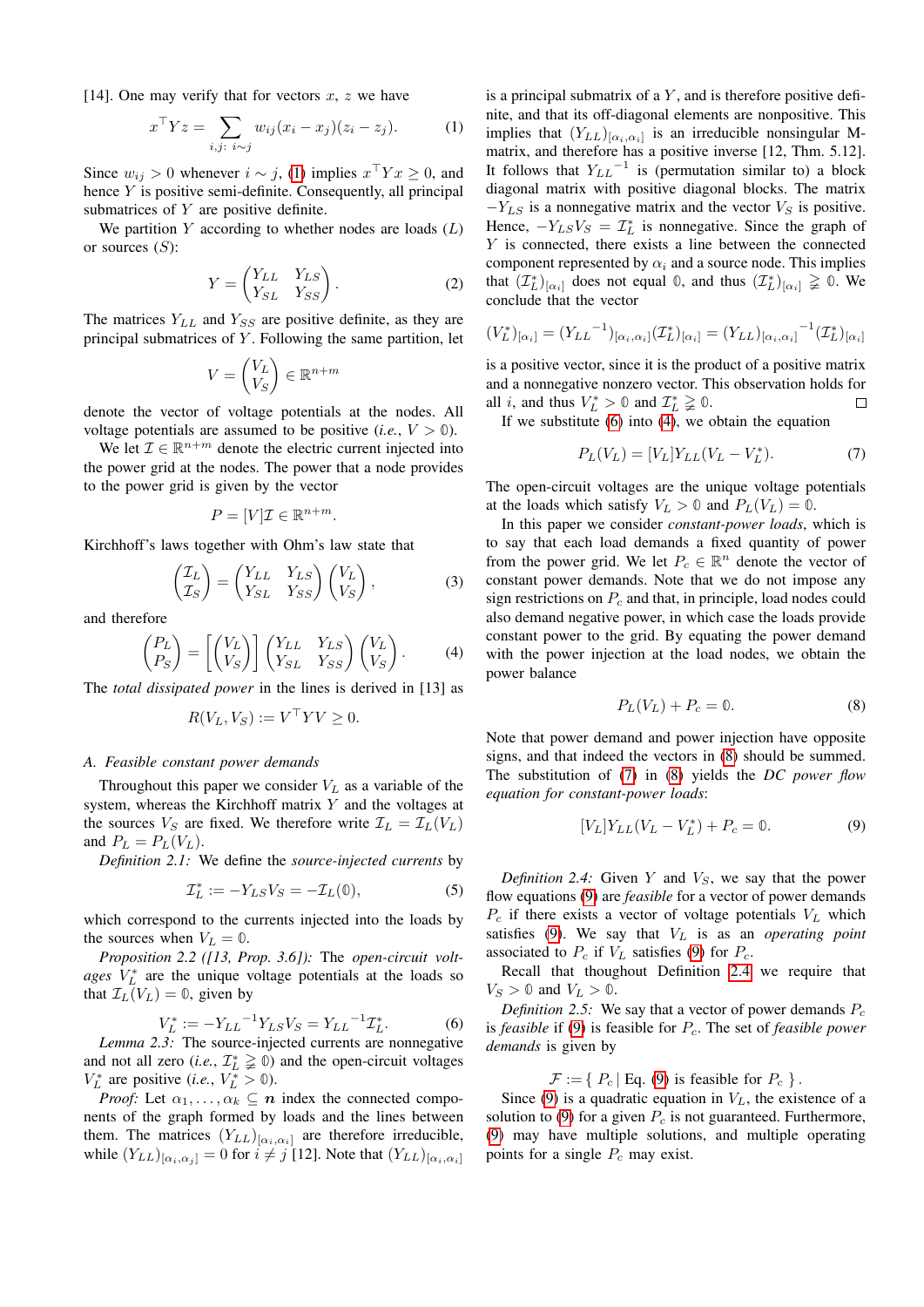Our goal is to characterize all constant power demands  $P_c$ such that [\(9\)](#page-3-5) is feasible, which is precisely the set  $\mathcal F$ . This is formalized in the following problem statement.

*Problem 2.6:* Consider a DC power grid with Kirchhoff matrix Y and voltage potentials at the sources  $V_S > 0$ . Let  $V_L^*$  be given by [\(6\)](#page-3-1). For which power demands at the loads  $P_c \in \mathbb{R}^n$  does there exist an operating point  $V_L > 0$  of voltage potentials at the loads which satisfies [\(9\)](#page-3-5)?

We make a few observations. First, note that Problem [2.6](#page-4-0) is not affected by the lines between sources, since the matrix  $Y_{SS}$  does not appear in [\(9\)](#page-3-5). More specifically, since (9) only depends on  $Y_{LL}$ ,  $V_L^*$ ,  $P_L$  and  $V_L$ , it follows that Problem [2.6](#page-4-0) only depends on  $Y_{LL}$  and  $V_L^*$ , or on  $Y_{LL}$  and  $\mathcal{I}_L^*$  by [\(6\)](#page-3-1). Second, if the graph formed by loads and the lines between them is not connected, then the matrix  $Y_{LL}$  is permutation similar to a block diagonal matrix with multiple blocks, as was observed in the proof of Lemma [2.3.](#page-3-7) It follows that [\(9\)](#page-3-5) can be analyzed for each block separately. Hence, without loss of generality, we make the assumption that the graph formed by the loads and the lines between them is connected.

*Assumption 2.7:* The load nodes and the lines between loads form a connected graph, or equivalently by [12, Thm. 3.6.a], the matrix  $Y_{LL}$  is irreducible.

#### *B. Desirable operating points*

For a feasible power demand  $P_c$  there may be multiple operating points which satisfy [\(9\)](#page-3-5). We are generically interested in the following two criteria to determine a desirable operating point.

*a) Long-term voltage stable operating points:* First, we desire that the selected operating point is such that a small increase in a single power demand leads to a small decrease in all voltage potentials [1], [3]. Note that each vector  $V_L$ of voltage potentials at the loads is associated by [\(9\)](#page-3-5) to a vector of constant power demands  $P_c$ , given by

$$
P_c(V_L) = [V_L]Y_{LL}(V_L^* - V_L). \tag{10}
$$

We remark that [\(10\)](#page-4-1) should be interpreted as the vector of constant power demand which are satisfied by the vector  $V_L$ of voltage potentials at steady state, and that constant power demands do not depend on the voltage potentials at the loads. By virtue of [\(10\)](#page-4-1) the Jacobian of  $P_c$  at an operating point  $V_L$ is well-defined. We use the following definition from  $[3]$ .<sup>[1](#page-4-2)</sup>

*Definition 2.8:* An operating point  $V_L$  associated to  $P_c$ is *long-term voltage stable* if the Jacobian of  $P_c(V_L)$  at  $V_L$  is nonsingular, and its inverse is a matrix with negative elements  $(i.e.,^2 \frac{\partial P_c}{\partial V_L}(\widetilde{V}_L)^{-1} = \frac{\partial V_L}{\partial P_c}(\widetilde{P}_c) < 0$  $(i.e.,^2 \frac{\partial P_c}{\partial V_L}(\widetilde{V}_L)^{-1} = \frac{\partial V_L}{\partial P_c}(\widetilde{P}_c) < 0$  $(i.e.,^2 \frac{\partial P_c}{\partial V_L}(\widetilde{V}_L)^{-1} = \frac{\partial V_L}{\partial P_c}(\widetilde{P}_c) < 0$ . The set of all long-term voltage stable operating points is defined by

$$
\mathcal{D} := \left\{ V_L \mid \exists \widetilde{P}_c \text{ such that } V_L \text{ is a long-term voltage} \right\}.
$$

We remark that there are many equivalent definitions and names for long-term voltage stability. For example, [3] refers to operating points described by Definition [2.8](#page-4-4) as locally voltage stable, whereas [4] uses the term voltage-regularity. We refer to Remark [3.5](#page-8-0) for a more detailed discussion.

<span id="page-4-9"></span><span id="page-4-0"></span>Similar to Definition [2.8](#page-4-4) we define the notion of long-term voltage semi-stability:

*Definition 2.9:* An operating point  $\widetilde{V}_L$  associated to  $\widetilde{P}_c$  is *long-term voltage semi-stable* if for every  $\varepsilon > 0$  there exists a long-term voltage stable operating point  $V_L$  associated to some  $\widehat{P}_c$  such that  $\|\widetilde{V}_L - \widehat{V}_L\|_2 < \varepsilon$ . Consequently, the set of all long-term voltage semi-stable operating points equals  $cl(\mathcal{D})$ , the closure of  $\mathcal{D}$ .

We emphasize that it is *a priori* not clear that each feasible  $P_c$  has a long-term voltage semi-stable operating point.

*b) Dissipation-minimizing operating points:* Second, it is desirable that an operating point  $V_L$  associated to  $P_c$ minimizes  $R(V_L, V_S)$ , the total power dissipated in the lines.

<span id="page-4-10"></span>*Definition 2.10:* Given  $P_c$ , an operating point  $V_L$  associated to  $\tilde{P}_c$  is *dissipation-minimizing* if for all operating points  $V_L$  associated to  $\tilde{P}_c$  we have  $R(\tilde{V}_L, V_S) \leq R(V_L, V_S)$ . For such operating points the following proposition applies.

<span id="page-4-8"></span>*Proposition 2.11:* Given  $\widetilde{P}_c \in \mathcal{F}$ , an operating point  $\widetilde{V}_L$ associated to  $\tilde{P}_c$  is *dissipation-minimizing* if and only if it maximizes  $V_L^{\top} \mathcal{I}_L^*$  among all operating points  $V_L$  associated to  $\tilde{P}_c$ , where  $\mathcal{I}_L^*$  is the quantity defined in [\(5\)](#page-3-8).

*Proof:* We define S to be the set of all  $V_L > 0$  which satisfies [\(9\)](#page-3-5). We write  $R(V_L, V_S) = V^\top Y V$  in terms of the partitioning in [\(2\)](#page-3-9) and substitute [\(6\)](#page-3-1) and [\(5\)](#page-3-8). This results in

$$
R(V_L, V_S)
$$
  
=  $V_L^{\top} (Y_{LL} V_L + Y_{LS} V_S) + V_S^{\top} (Y_{SS} V_S + Y_{SL} V_L)$   
=  $V_L^{\top} Y_{LL} (V_L - V_L^*) + V_S^{\top} Y_{SS} V_S - V_L^{\top} \mathcal{I}_L^*$ . (11)

For any  $V_L \in \mathcal{S}$ , multiplying [\(9\)](#page-3-5) by  $\mathbb{1}^{\top}$  shows that

<span id="page-4-7"></span><span id="page-4-6"></span><span id="page-4-5"></span>
$$
V_L^{\top} Y_{LL} (V_L - V_L^*) = -\mathbb{1}^{\top} P_c.
$$
 (12)

<span id="page-4-1"></span>We are interested in minimizing  $R(V_L, V_S)$  over all  $V_L \in S$ . By using [\(11\)](#page-4-5) and substituting [\(12\)](#page-4-6), for all  $V_L \in S$  we have

$$
R(V_L, V_S) = \underbrace{-\mathbb{1}^\top P_c + V_S^\top Y_{SS} V_S}_{\text{fixed}} - V_L^\top \mathcal{I}_L^*.
$$
 (13)

<span id="page-4-4"></span>Only the last term in [\(13\)](#page-4-7) depends on  $V_L$ , whereas the other terms are fixed. Thus, minimizing  $R(V_L, V_S)$  over all  $V_L \in S$ is equivalent to maximizing  $V_L^{\top} \mathcal{I}_L^*$  over all  $V_L \in \mathcal{S}$ .

It was shown in [4] that for each feasible vector of power demands there exists an operating point associated to a given  $P_c$  which element-wise dominates all other operating points associated to  $P_c$ . Such an operating point is referred to as the *high-voltage solution* to [\(9\)](#page-3-5) (see also [3]). We formalize this notion by the following definition.

<span id="page-4-11"></span>*Definition 2.12:* An operating point  $\widetilde{V}_L$  associated to the power demands  $P_c$  is a *high-voltage solution* if  $\tilde{V}_L \geq V_L$  for all V<sup>L</sup> associated to Pc, and is a *strict high-voltage solution* if  $V_L > V_L$  for all  $V_L \neq V_L$  associated to  $P_c$ .

<span id="page-4-12"></span>It follows from Proposition [2.11](#page-4-8) that a high-voltage solution is always dissipation-minimizing.

<span id="page-4-2"></span><sup>&</sup>lt;sup>1</sup>In [3] this property is referred to as local voltage stability, whereas we prefer the term long-term voltage stability.

<span id="page-4-3"></span><sup>&</sup>lt;sup>2</sup>The equality  $\frac{\partial P_c}{\partial V_L}(\tilde{V}_L)^{-1} = \frac{\partial V_L}{\partial P_c}(\tilde{P}_c)$  holds locally and follows from the Inverse Function Theorem, see *e.g.* [15].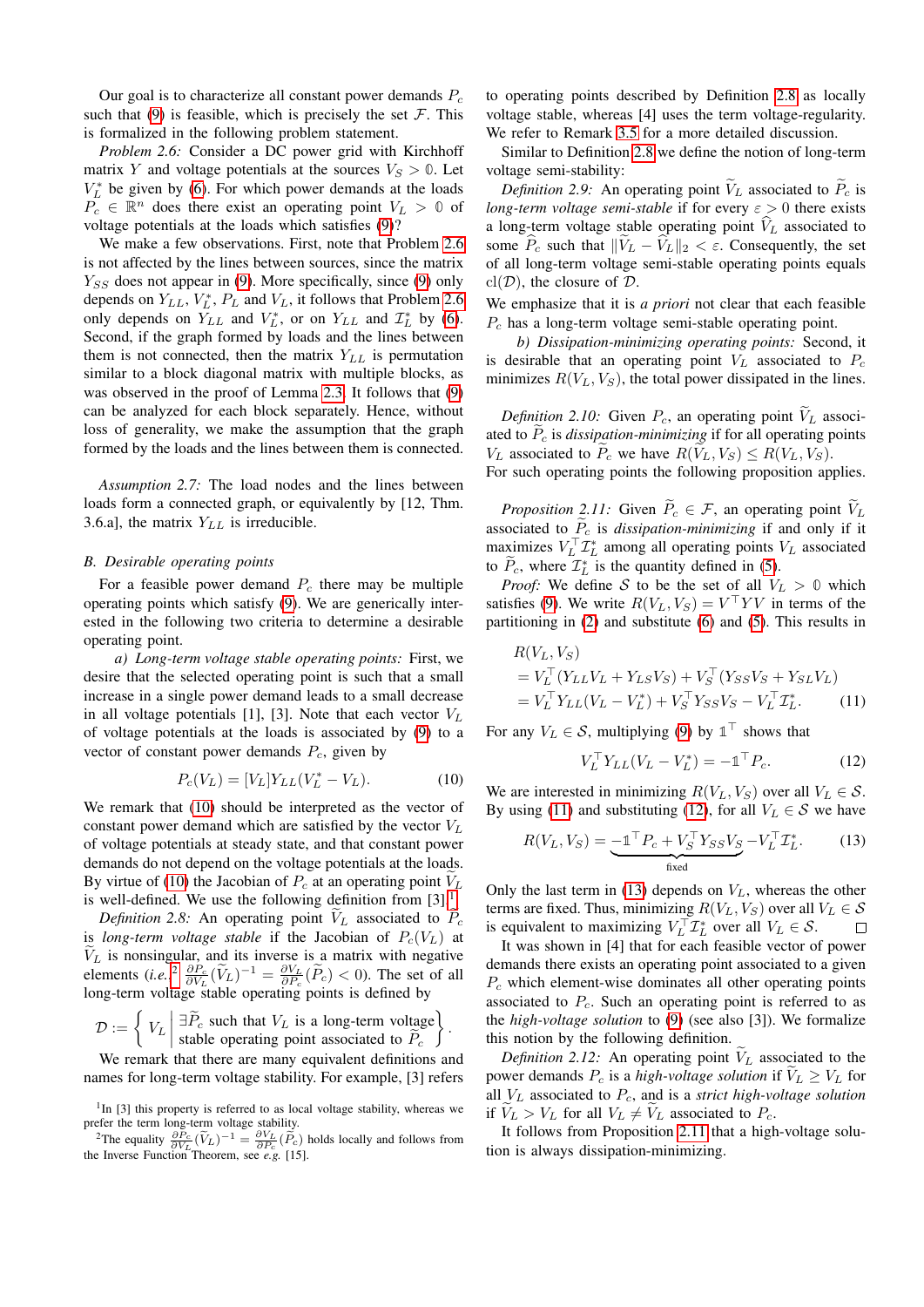*Corollary 2.13:* If the operating point  $V_L$  associated to the power demands  $P_c$  is a high-voltage solution, then  $V_L$  is dissipation-minimizing. Moreover, if  $V_L$  is a strict high-voltage solution, then  $V_L$  is the unique dissipationminimizing operating point.

*Proof:* Let  $V_L$  be an operating point associated to  $P_c$ . If  $\widetilde{V}_L - V_L \geq 0$  then  $(\widetilde{V}_L - V_L)^\top \mathcal{I}_L^* \geq 0$  since  $\mathcal{I}_L^* \geq 0$  by Lemma [2.11,](#page-4-8) and hence  $\tilde{V}_L^\top \mathcal{I}_L^* \geq V_L^\top \mathcal{I}_L^*$ . If  $\tilde{V}_L - V_L > 0$ then  $(\tilde{V}_L - V_L)^\top \mathcal{I}_L^* > 0$  since  $\mathcal{I}_L^* \geq 0$  and  $\mathcal{I}_L^* \neq 0$ , and hence  $\widetilde{V}_L^\top \mathcal{I}_L^* > V_L^\top \mathcal{I}_L^*$ . The result follows from Proposition [2.11.](#page-4-8)

Note that Definitions [2.8](#page-4-4) and [2.9](#page-4-9) describe local properties of an operating point, while Definitions [2.10](#page-4-10) and [2.12](#page-4-11) are global properties concerning all operating points associated to Pc. It is *a priori* not clear how dissipation-minimizing operating points and long-term voltage semi-stable operating points are related, nor is it clear when a feasible vector of power demands has a (possibly unique) long-term voltage semi-stable operating point or when it has a strict highvoltage solution. Some partial answers to these questions are known—see [4], [3]—but a full characterization is lacking. This fundamental question is answered in this paper. Indeed, in Part I of this paper we show that for each feasible vector of power demands there exists a unique long-term voltage semi-stable operating point associated to  $P_c$  ([M3](#page-1-2)). In Part II we show that this operating point is a strict high-voltage solution ([M11](#page-1-4)), which proves that the aforementioned notions coincide due to Corollary [2.13.](#page-4-12)

# *C. Academic examples of DC power flow with constantpower loads*

In this section we explore the intricacies of Problem [2.6](#page-4-0) by considering two simple examples. We will focus on building some intuition for the sets  $\mathcal F$  and  $\mathcal D$ . We first consider the simplest case of a DC power grid with constant-power loads.

<span id="page-5-4"></span>*Example 2.14 (Single load case):* Consider a DC power grid with a single load and a single source (*i.e.*,  $n = m = 1$ ), as depicted in Figure [1.](#page-5-0) The corresponding graph of  $P_L(V_L)$ is given in Figure [2.](#page-5-1) Figure [3](#page-6-0) depicts the relation between  $P_c$  and  $V_L$ . In this example we let  $V_S > 0$  be arbitrary and recall that the open-circuit voltages  $V_L^* > 0$  are defined by [\(6\)](#page-3-1). Since  $n = 1$ , it follows that [\(9\)](#page-3-5) is scalar-valued. By taking [\(9\)](#page-3-5) and completing the squares we find

$$
Y_{LL}(V_L - \frac{1}{2}V_L^*)^2 - \frac{1}{4}Y_{LL}(V_L^*)^2 + P_c = 0.
$$

Since  $n = 1$ ,  $Y_{LL}$  is a positive scalar, and it follows that

$$
V_L = \frac{1}{2} V_L^* \pm \sqrt{Y_{LL}^{-1} (\frac{1}{4} Y_{LL} (V_L^*)^2 - P_c)}.
$$
 (14)

We see that [\(9\)](#page-3-5) has a real solution for  $n = 1$  if and only if

$$
P_c \le \frac{1}{4} Y_{LL} (V_L^*)^2. \tag{15}
$$

The set of all feasible power demands is therefore given by

$$
\mathcal{F} = \left\{ \left. P_c \right| P_c \le \frac{1}{4} Y_{LL} (V_L^*)^2 \right. \right\}.
$$
 (16)

If equality holds in  $(15)$ , it follows from  $(14)$  that there is precisely one operating point, given by  $V_L = \frac{1}{2} V_L^*$ . In the case that [\(15\)](#page-5-2) is strict, we see that the positive branch of [\(14\)](#page-5-3)



<span id="page-5-0"></span>Fig. 1. A schematic depiction of a power grid with a single load node and a single source node  $(n = m = 1)$ , where  $w_{12}$  is the conductance of the line between the nodes.



<span id="page-5-1"></span>Fig. 2. A plot of  $P_L(V_L)$  against  $V_L$  for the power grid in Figure [1](#page-5-0) with  $w_{12} = 3 \Omega^{-1}$  and  $V_S = V_2 = 1$  V. The red point indicates the voltage such that the power that the grid transports is maximized. The thick purple half-line corresponds to  $D$ , the set of all long-term voltage stable operating points.

leads to a higher voltage potential at the load, and minimizes  $R(V_L, V_S)$ . Hence, the positive branch of [\(14\)](#page-5-3) is the highvoltage solution. In addition, the positive branch decreases when  $P_c$  increases, and so it is also the long-term voltage stable solution. We have  $\mathcal{D} = \left\{ V_L \mid V_L > \frac{1}{2} V_L^* \right\}$ .  $\Box$ 

Eq. [\(15\)](#page-5-2) of Example [2.14](#page-5-4) shows that  $(9)$  is not always feasible for each  $P_c$  for  $n = 1$ . We will show that the same is true for  $n > 1$  by studying the maximal total amount of power that can be transported to the load nodes.

*Definition 2.15:* For a feasible power demand  $P_c \in \mathcal{F}$ , the *total feasible power demand* is the sum  $\mathbb{1}^\top P_c$  of the power demands at the loads.

*Definition 2.16:* A *maximizing feasible power demand* is a feasible power demand  $P_{\text{max}} \in \mathcal{F}$  that maximizes the total feasible power demand. Thus for all  $P_c \in \mathcal{F}$  it satisfies

<span id="page-5-6"></span><span id="page-5-5"></span>
$$
\mathbb{1}^{\top} P_c \le \mathbb{1}^{\top} P_{\text{max}}.\tag{17}
$$

<span id="page-5-8"></span><span id="page-5-3"></span><span id="page-5-2"></span>*Lemma 2.17:* There is a unique maximizing feasible power demand  $P_{\text{max}} \in \mathcal{F}$ . It is given by

$$
P_{\text{max}} = \frac{1}{4} [V_L^*] \mathcal{I}_L^* \geq 0. \tag{18}
$$

<span id="page-5-7"></span>The unique operating point corresponding to  $P_{\text{max}}$  is  $\frac{1}{2}V_L^*$ . *Proof:* Let  $P_c$  be feasible, and let  $V_L$  be an associated

operating point. Recall from (12) that the total feasible power demand 
$$
\mathbb{1}^T P_c
$$
 satisfies

$$
\mathbb{1}^\top P_c = -V_L^\top Y_{LL}(V_L - V_L^*).
$$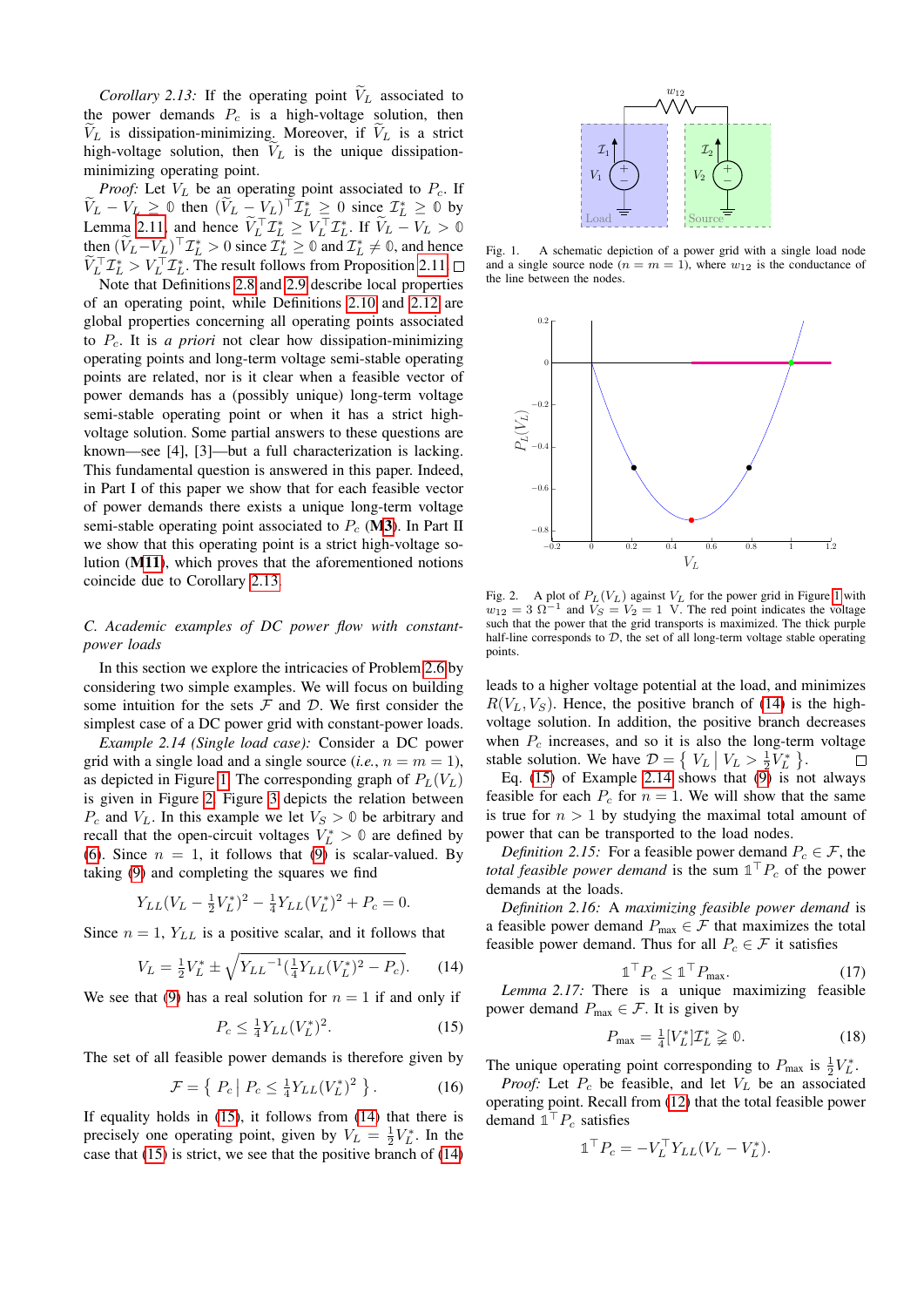

<span id="page-6-0"></span>Fig. 3. A plot of  $V_L$  against  $P_c$  for the power grid in Figure [1](#page-5-0) with  $w_{12} = 3 \Omega^{-1}$  and  $V_S = V_2 = 1$  V. The thick blue half-line corresponds to all feasible power demands at the load node. The red square indicates the maximal power that the load can drain from the power grid. There are multiple operating points if  $0 < P_c < 0.75$ . The Jacobian  $\frac{\partial V_L}{\partial P_c}$  is not defined in the red point. The corresponding operating point is longterm voltage semi-stable, but not long-term voltage stable. The solid curve depicts a one-to-one correspondence between the feasible power demands and the long-term voltage semi-stable operating points.

By completing the squares we find that

$$
\mathbb{1}^{\top} P_c = -(V_L^* - \frac{1}{2}V_L)^{\top} Y_{LL} (V_L^* - \frac{1}{2}V_L) + \frac{1}{4}V_L^{* \top} Y_{LL} V_L^*.
$$

Since  $Y_{LL}$  is positive definite, it follows that

$$
\mathbb{1}^{\top} P_c \le \frac{1}{4} V_L^{\ast \top} Y_{LL} V_L^{\ast},\tag{19}
$$

with equality if and only if  $V_L = \frac{1}{2} V_L^*$ . This implies that equality in [\(19\)](#page-6-1) holds if and only if

$$
P_c = -P_L(\frac{1}{2}V_L^*) = \frac{1}{4}[V_L^*]Y_{LL}V_L^* = \frac{1}{4}[V_L^*]\mathcal{I}_L^*,
$$

where we have substituted [\(6\)](#page-3-1). The above implies that there is a unique  $P_{\text{max}}$  given by [\(18\)](#page-5-5), and corresponds to the unique operating point  $\frac{1}{2}V_L^*$ . Lemma [2.3](#page-3-7) implies that  $P_{\text{max}} \geq 0$ , since  $V_L^* > 0$  and  $\overline{\mathcal{I}_L^*} \geq 0$ .  $\Box$ 

We remark that if a load node  $i$  does not share a line with a source node, then  $(\mathcal{I}_L^*)_i = (-Y_{LS}V_S)_i = 0$ , and  $P_{\text{max},i} = 0$ .

The inequality [\(17\)](#page-5-6) describes a closed half-space in the space of power demands, and is a necessary condition for the feasibility of [\(9\)](#page-3-5). This condition coincides with the inclusion

$$
\mathcal{F} \subseteq \left\{ \left. P_c \right| \mathbb{1}^\top P_c \leq \mathbb{1}^\top P_{\text{max}} \right\}. \tag{20}
$$

We observe that [\(20\)](#page-6-2) generalizes [\(16\)](#page-5-7) for  $n > 1$ . Since there is a unique maximizing feasible power demand by Lemma [2.17,](#page-5-8) equality in [\(17\)](#page-5-6) only holds for  $P_{\text{max}}$ , and the inclusion in [\(20\)](#page-6-2) strict for  $n > 1$ .

The converse of [\(17\)](#page-5-6) states that, if  $P_c$  is such that  $\mathbb{1}^\top P_c$  $\mathbb{1}^\top P_{\text{max}}$ , then no solution to [\(9\)](#page-3-5) exists. The existence of  $P_{\text{max}}$  therefore once more shows that the DC power flow equations with constant-power loads are not always feasible. The following example illustrates [\(20\)](#page-6-2).

# *Example 2.18 (two loads, one source case):* Consider the DC power grid with two loads  $(n = 2)$  and one source  $(m = 1)$  depicted in Figure [4.](#page-6-3) Figure [5](#page-7-1) gives the feasible power demands when we let  $w_{13} = 3\Omega^{-1}$ ,  $w_{23} = 2\Omega^{-1}$

and  $V_S = 1 \text{ V}$ , and vary the conductance  $w_{12}$ . It can be shown that  $V_L^* = \mathbb{1} V$ .

First, we disregard the red line between node 1 and node 2 (*i.e.*,  $1 \nsim 2$ ), or equivalently take  $w_{12} = 0 \Omega^{-1}$ . The absence of the red line implies that  $Y_{LL}$  is (block) diagonal, and Problem [2.6](#page-4-0) reduces to two copies of Example [2.14.](#page-5-4) From [\(15\)](#page-5-2) it follows that  $P_c$  is feasible if and only if  $P_{c,1} \le 0.75$ and  $P_{c,2} \leq 0.5$ , which corresponds to the blue rectangle in Figure [5.](#page-7-1) Next, we consider the red line between loads 1 and 2. We observe from the same figure that increasing  $w_{12}$  will result in a larger set of feasible power demands, as indicated by the green and yellow areas. The dashed line are the points for which equality in [\(17\)](#page-5-6) holds. We note that these sets lie below the dashed line, and intersect the line only at the point  $P_{\text{max}}$ , which illustrates [\(20\)](#page-6-2).  $\Box$ 

Figure [6](#page-7-2) relates the sufficient conditions of [3] and [6] to the feasible power demands of the DC power grid depicted in Figure [4.](#page-6-3) Figures [5](#page-7-1) and [6](#page-7-2) suggest some properties of the set of feasible power demands  $F$ , which we will prove in this paper:

- The set  $\mathcal F$  is convex ([M4](#page-1-3)) (See also [8]).
- Each hyperplane which is tangent to the boundary of  $\mathcal F$ (such as the dashed line in Figure [5\)](#page-7-1) gives a necessary condition for feasibility ([M4](#page-1-3)) (See also [7]).
- If  $y \in \mathcal{F}$  and  $\hat{y} \leq y$ , then also  $\hat{y} \in \mathcal{F}$  ([M9](#page-1-7)).<br>• The convex hull of the points on the bour
- <span id="page-6-1"></span>The convex hull of the points on the boundary of  $\mathcal F$ lead to a sufficient condition for a power demand to be feasible. In particular, the convex hull of  $\mathbb{O}$ ,  $P_{\text{max}}$  and the points where the axes intersect the boundary of  $\mathcal F$ forms a polyhedral subset of  $\mathcal F$ . The interior of this set describes the sufficient condition from [3] ([M10](#page-1-8)). See also Figure [6.](#page-7-2)
- The ball with the smallest radius such that it touches the boundary of the condition in [3] is contained in  $\mathcal F$ . This subset describes the sufficient condition of [7] ([M10](#page-1-8)); see again Figure [6.](#page-7-2)

We also observe in Figure [5](#page-7-1) that  $P_{\text{max}}$  does not change when  $w_{12}$  is changed, and increasing  $w_{12}$  leads to nested<sup>[3](#page-6-4)</sup> sets  $\mathcal{F}$ of feasible power demands. We remark that this is not true in general. The analysis of this phenomenon is beyond the scope of this paper.

<span id="page-6-4"></span><span id="page-6-2"></span><sup>3</sup>Nested with respect to inclusion.



<span id="page-6-3"></span>Fig. 4. A schematic depiction of a power grid with two load nodes ( $n = 2$ ,  $m = 1$ ).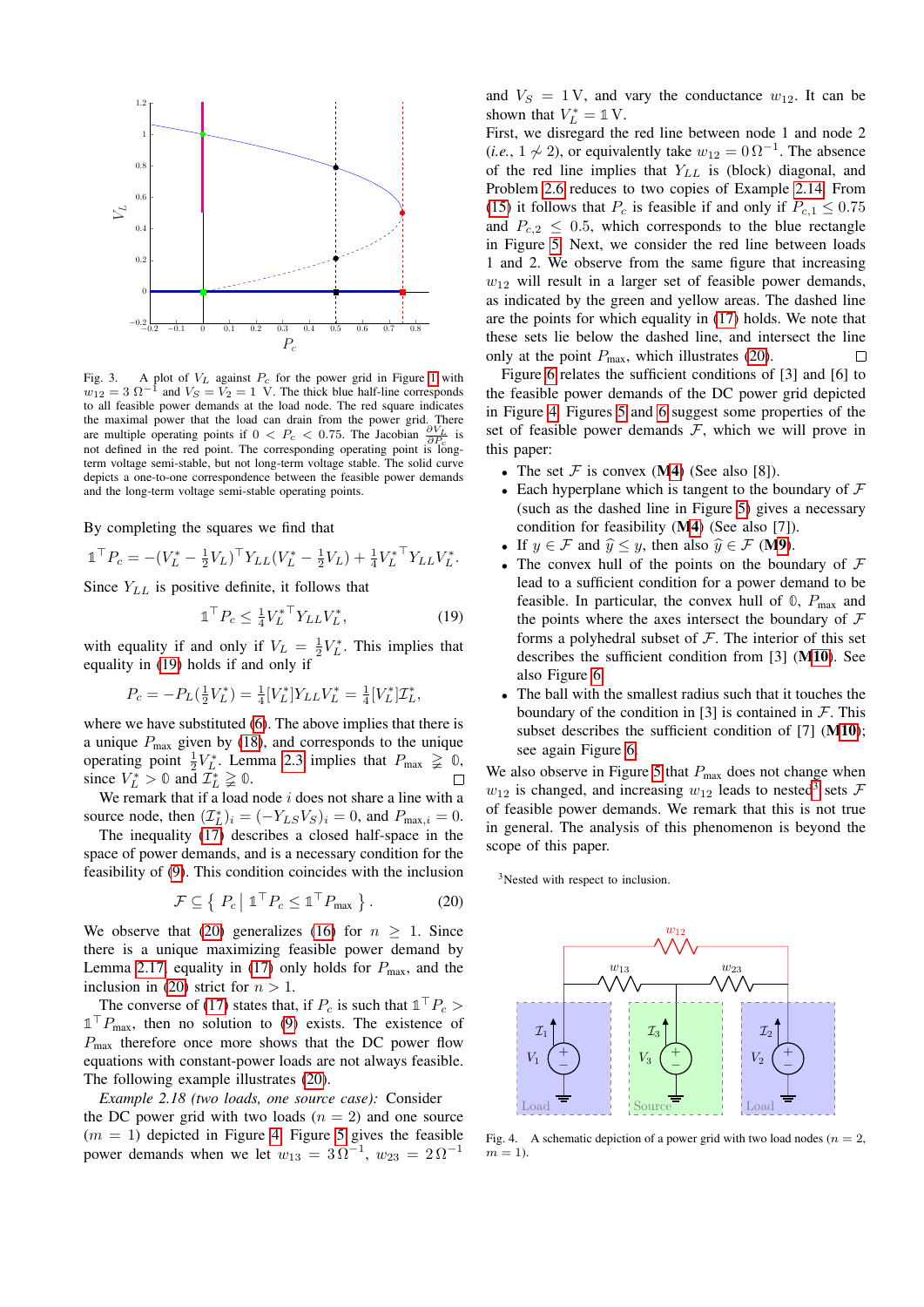# <span id="page-7-0"></span>III. A GEOMETRIC FRAMEWORK FOR DC POWER FLOW FEASIBILITY WITH CONSTANT-POWER LOADS

In this section we establish a geometric framework for the feasibility of DC power flow with constant-power loads. This section is structured as follows. In Section [III-A](#page-7-3) we show that every operating point is uniquely associated to a Zmatrix: the Jacobian of  $P_c$  at that operating point. Moreover, we show that an operating point is long-term voltage stable if and only if the Jacobian of  $P_c$  is a nonsingular Mmatrix. Section [III-B](#page-8-1) uses this characterization to obtain a parametrization of the set of long-term voltage stable operating points D. In particular, we parametrize the boundary of  $D$  by a set  $\Lambda_1$ . In Section [III-C](#page-9-1) we study the convex hull of  $\mathcal F$  and show that  $\Lambda_1$  also parametrizes the boundary of  $conv(\mathcal{F})$ . This establishes a one-to-one correspondence between the boundary of  $D$  and the boundary of conv $(F)$ . Our main results are stated in Section [III-D,](#page-10-1) in which we prove that for each feasible power demand there exists a unique long-term voltage semi-stable operating point. In addition we present an explicit method for computing this operating point and show that the set of feasible power demands is closed and convex. Finally, in Section [III-E](#page-11-3) we prove that the LMI condition in [7] is necessary and sufficient for the feasibility of a vector of power demands, and present a similar necessary and sufficient LMI for the feasibility of a vector of power demands under small perturbation.

# <span id="page-7-3"></span>*A. Relating operating points to the Jacobian of* P<sup>c</sup>

Recall that Z-matrices, M-matrices and irreducible matrices were defined in Definitions [1.1-](#page-2-1)[1.3.](#page-2-2)

*Proposition 3.1:* Let A be an irreducible Z-matrix. There is a unique eigenvalue r of A with smallest (*i.e.*, "most negative") real part. The eigenvalue r, known as the *Perron root*, is real and simple. A corresponding eigenvector v, known as a *Perron vector*, is unique up to scaling, and can be chosen such that  $v > 0$ .



<span id="page-7-1"></span>Fig. 5. Plots of  $F$ , the set of feasible power demands, for the power grid in Figure [4](#page-6-3) with different values of  $w_{12}$ , where  $w_{13} = 3 \Omega^{-1}$ ,  $w_{23} = 2 \Omega^{-1}$ and  $V_S = 1$  V. The dashed line is the set of the points for which equality in [\(17\)](#page-5-6) holds.



<span id="page-7-2"></span>Fig. 6. A plot of the set  $\mathcal F$  for the power grid in Figure [4,](#page-6-3) where  $w_{12} = 2 \Omega^{-1}$ ,  $w_{13} = 3 \Omega^{-1}$ ,  $w_{23} = 2 \Omega^{-1}$  and  $V_S = 1$  V. The yellow area is the set described by the sufficient condition in [3]. The red area is the sufficient condition from [6]. The boundaries of the two conditions intersect in the red point.

We include a short proof, as we were unable to find a reference to this result in this exact formulation.

*Proof:* Let B be a nonnegative matrix and s a scalar such that  $A = sI - B$ . Irreducibility is independent of the diagonal elements of a matrix. Hence, since A is irreducible, so is B. Let  $\rho(B)$  denote the spectral norm of B. By the Perron-Frobenius Theorem [12, Thm. 4.8],  $\rho(B)$  is a simple eigenvalue of  $B$  and there exists a positive eigenvector  $v$ so that  $Bv = \rho(B)v$ . Hence,  $r = s - \rho(B)$  is a simple eigenvalue of  $A$ . The corresponding eigenvector  $v$  is unique  $\Box$ up to scaling.

Appendix [A](#page-12-1) lists a number of useful results concerning Zmatrices, M-matrices and irreducible matrices.

The Jacobian of  $P_c$  at  $V_L$  is given by

<span id="page-7-6"></span><span id="page-7-4"></span>
$$
\frac{\partial P_c}{\partial V_L}(\widetilde{V}_L) = [Y_{LL}(V_L^* - \widetilde{V}_L)] - [\widetilde{V}_L]Y_{LL}.\tag{21}
$$

Recall that a vector  $V_L$  qualifies as a vector of voltage potentials only if  $V_L > 0$ . The following lemma shows that the matrix [\(21\)](#page-7-4) has a particular structure if (and only if)  $V_L > 0$ , and that each such matrix is unique for  $V_L > 0$ .

*Lemma 3.2:* The matrix  $-\frac{\partial P_c}{\partial V_L}(\widetilde{V}_L)$  (*i.e.*, the Jacobian of  $-P_c$  at  $V_L$ ) is an irreducible Z-matrix if and only if  $V_L > 0$ . The map  $\widetilde{V}_L \mapsto \frac{\partial P_c}{\partial V_L}(\widetilde{V}_L)$  is injective for  $\widetilde{V}_L > 0$ . *Proof:* ( $\Rightarrow$ ): Let  $\tilde{i} \in n$  and note that we have

<span id="page-7-5"></span>
$$
\begin{aligned}\n\left(-\frac{\partial P_c}{\partial V_L}(x)\right)_{[i,i^c]} &= ([x]Y_{LL} - [Y_{LL}(V_L^* - x)])_{[i,i^c]} \\
&= ([x]Y_{LL})_{[i,i^c]} = x_i(Y_{LL})_{[i,i^c]}.\n\end{aligned}
$$
(22)

If  $x_i = 0$ , then  $\left(-\frac{\partial P_c}{\partial V_L}(x)\right)$  $[i, i^c] = 0$  by [\(22\)](#page-7-5), which violates the irreducibility of the  $-\frac{\partial P_c}{\partial V_L}(x)$ . Hence  $x_i \neq 0$ . Since  $Y_{LL}$  is a Z-matrix, we have  $(Y_{LL})_{[i,i^c]} \leq 0$ . Since  $Y_{LL}$ is irreducible we know that  $(Y_{LL})_{[i,i^c]} \neq 0$ , by definition. It follows that there exists at least one negative element in  $(Y_{LL})_{[i,i^c]}$ . Hence, there exists a  $j \neq i$  so that  $(Y_{LL})_{ij} < 0$ .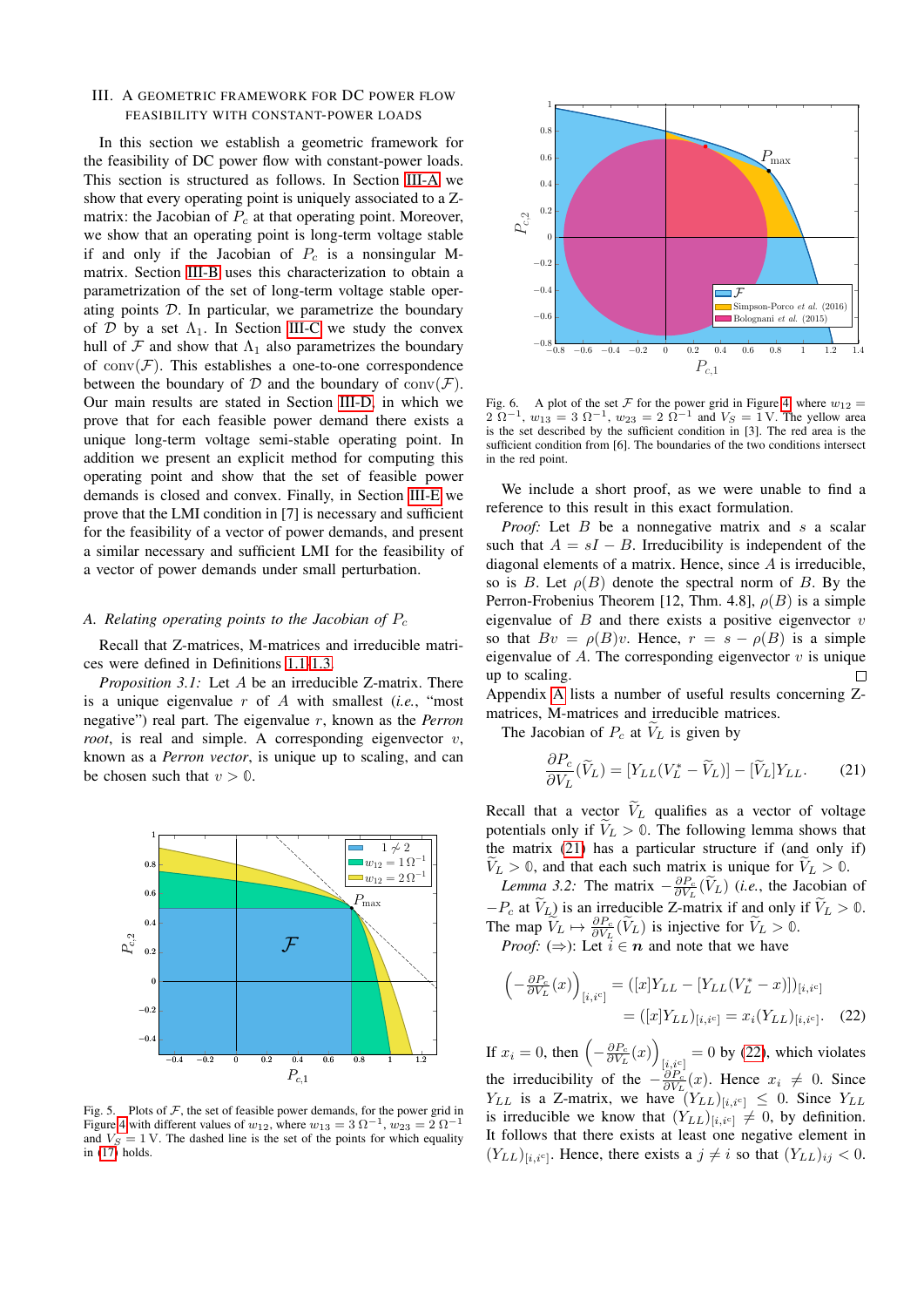It follows from [\(22\)](#page-7-5) that

$$
\left(-\frac{\partial P_c}{\partial V_L}(x)\right)_{ij} = x_i (Y_{LL})_{ij}.
$$
\n(23)

The right-hand side of [\(23\)](#page-8-2) is nonzero,  $(Y_{LL})_{ij}$  is negative, and the left-hand side of [\(23\)](#page-8-2) is nonpositive since  $-\frac{\partial P_c}{\partial V_L}(x)$ is a Z-matrix. This implies that  $x_i$  is positive. Hence  $x > 0$ .

 $(\Leftarrow)$ : The matrix  $Y_{LL}$  is an irreducible Z-matrix. Since  $x > 0$ , also  $[x]Y_{LL}$  is an irreducible Z-matrix, by [3](#page-12-2) and [4](#page-12-3) of Proposition [A.3.](#page-12-4) Consequently,  $[x]Y_{LL} - [Y_{LL}(V_L^* - x)]$ is an irreducible Z-matrix, by [1](#page-12-5) and [2](#page-12-6) of Proposition [A.3.](#page-12-4)

Let  $x, z > 0$  satisfy  $\frac{\partial P_c}{\partial V_L}(x) = \frac{\partial P_c}{\partial V_L}(z)$ . By [\(23\)](#page-8-2) this implies that for all i there exists a j such that  $x_i(Y_{LL})_{ij} =$  $z_i(Y_{LL})_{ij}$ . Since  $(Y_{LL})_{ij} \neq 0$ , it follows that  $x_i = z_i$ , and hence  $x = z$ .

Lemma [3.2](#page-7-6) states that the Jacobian of  $P_c$  at an operating point  $V_L > 0$  is unique to  $V_L$ . This implies that operating points are uniquely identified by properties of the associated Jacobian. The following result identifies all long-term voltage stable operating points (see Definition [2.8\)](#page-4-4) by means of properties of the associated Jacobian.

*Proposition 3.3:* The set  $D$  of long-term voltage stable operating points equals

$$
\mathcal{D} = \left\{ \left. \widetilde{V}_L > 0 \right| - \frac{\partial P_c}{\partial V_L}(\widetilde{V}_L) \text{ is a nonsingular M-matrix} \right\}.
$$

*Proof:* Let  $V_L > 0$  be an operating point associated to some vector of power demands  $\tilde{P}_c$ . Recall from Defi-nition [2.8](#page-4-4) that  $\widetilde{V}_L$  is long-term voltage stable if  $\frac{\partial P_c}{\partial V_L}(\widetilde{V}_L)$ is nonsingular and  $\frac{\partial P_c}{\partial V_L}(\widetilde{V}_L)^{-1} = \frac{\partial V_L}{\partial P_c}(\widetilde{P}_c)$  is a matrix with negative elements. Since  $\tilde{V}_L > 0$ ,  $-\frac{\partial P_c}{\partial V_L}(\tilde{V}_L)$  is a Z-<br>matrix by Lemma [3.2.](#page-7-6) If follows by [12, Thm. 5.12] that  $-\frac{\partial P_c}{\partial V_L}(\widetilde{V}_L)^{-1} > 0$  if and only if  $-\frac{\partial P_c}{\partial V_L}(\widetilde{V}_L)$  is a nonsingular M-matrix.

Recall from Definition [2.9](#page-4-9) that an operating point is longterm voltage semi-stable if it lies in the the closure of D. Proposition [3.3](#page-8-3) implies the following characterization of such operating points.

<span id="page-8-5"></span>*Corollary 3.4:* The closure and boundary of D satisfies

$$
cl(\mathcal{D}) = \left\{ \begin{array}{l} \tilde{V}_L > 0 \Big| -\frac{\partial P_c}{\partial V_L} (\tilde{V}_L) \text{ is an M-matrix} \end{array} \right\};
$$
  

$$
\partial \mathcal{D} = \left\{ \begin{array}{l} \tilde{V}_L > 0 \Big| -\frac{\partial P_c}{\partial V_L} (\tilde{V}_L) \text{ is a singular M-matrix} \end{array} \right\}
$$
  
The proof follows directly from Proposition A.2.

<span id="page-8-0"></span>*Remark 3.5:* Many equivalent characterizations of longterm voltage stable operating points may be derived from Proposition [3.3.](#page-8-3) Indeed, the paper [16] lists numerous equivalent conditions for when a Z-matrix is a nonsingular Mmatrix. In particular, it follows from property  $J_{29}$  of [16] together with Proposition [A.3.](#page-12-4)[5](#page-12-8) that if  $V_L > 0$ , and hence  $-\frac{\partial P_c}{\partial V_L}(\widetilde{V}_L)$  is a Z-matrix by Lemma [3.2,](#page-7-6) then  $-\frac{\partial P_c}{\partial V_L}(\widetilde{V}_L)$ is a nonsingular M-matrix if and only if  $[\widetilde{V}_L]^{-1} \frac{\partial P_c}{\partial V_L} (\widetilde{V}_L)$ is Hurwitz stable. This shows that  $V_L > 0$  is long-term voltage stable if and only if  $[\tilde{V}_L]^{-1} \frac{\partial P_c}{\partial V_L}(\tilde{V}_L)$  is Hurwitz stable. The latter property coincides with the definition of voltage-regularity found in [4]. Alternatively, without invok-ing Proposition [A.3](#page-12-4)[.5](#page-12-8) it follows that  $V_L > 0$  is long-term <span id="page-8-2"></span>voltage stable if and only if  $\frac{\partial P_c}{\partial V_L}(\tilde{V}_L)$  is Hurwitz stable. Similarly it can be shown that  $V_L > 0$  is long-term voltage semi-stable if and only if  $\frac{\partial P_c}{\partial V_L}(\widetilde{V}_L)$  is Hurwitz semi-stable<sup>[4](#page-8-4)</sup>.

## <span id="page-8-1"></span>*B. A parametrization of* D

Proposition [3.3](#page-8-3) and Corollary [3.4](#page-8-5) allow us to deduce a parametrization for the set  $D$  of all long-term voltage stable operating points. Such a parametrization gives a constructive method to determine where such operating points lie in the voltage domain, as opposed to testing at which operating points of interest the Jacobian of  $P_c$  is Hurwitz stable (see Remark [3.5\)](#page-8-0).

We introduce the following definitions. For a vector  $\lambda \in$  $\mathbb{R}^n$  we introduce the  $n \times n$  matrix

<span id="page-8-11"></span><span id="page-8-10"></span>
$$
h(\lambda) := \frac{1}{2}([\lambda]Y_{LL} + Y_{LL}[\lambda]).
$$

Note that  $h(1) = Y_{LL}$ , and that

$$
x^{\top}h(\lambda)x = x^{\top}[\lambda]Y_{LL}x = \lambda^{\top}[x]Y_{LL}x.
$$
 (24)

<span id="page-8-3"></span>In addition we define the set

$$
\Lambda := \{ \lambda \mid h(\lambda) \text{ is positive definite } \}.
$$
 (25)

The set  $\Lambda$  is studied in Appendix [B.](#page-12-9) In particular, Lemma [B.5](#page-12-10) shows that  $\Lambda$  is convex, and Lemma [B.6](#page-12-11) shows that  $\Lambda$  lies in the positive orthant.

The following theorem extends Lemma [3.2,](#page-7-6) and allows us to parametrize the sets  $\mathcal{D}$ , cl( $\mathcal{D}$ ), and  $\partial \mathcal{D}$ .

*Lemma 3.6:* Let  $r \in \mathbb{R}$  and  $\lambda \in \mathbb{R}^n$  such that  $r \geq 0$  and  $\lambda > 0$ . The Jacobian  $-\frac{\partial P_c}{\partial V_L}(\tilde{V}_L)^\top$  is an irreducible M-matrix with Perron root r and Perron vector  $\lambda$  if and only if  $h(\lambda)$ is positive definite (*i.e.*,  $\lambda \in \Lambda$ ) and  $V_L$  satisfies

<span id="page-8-9"></span><span id="page-8-8"></span>
$$
\widetilde{V}_L = \frac{1}{2}h(\lambda)^{-1}[\lambda](\mathcal{I}_L^* + r\mathbb{1}),\tag{26}
$$

in which case we have  $V_L > 0$ .

.

*Proof:* ( $\Rightarrow$ ): The matrix  $Y_{LL}$  is an irreducible Z-matrix and  $\lambda > 0$ , and so  $h(\lambda)$  is an irreducible Z-matrix by Propositions [A.3](#page-12-4) and [A.4.](#page-12-12) We let s and  $v > 0$  denote respectively the Perron root and a Perron vector of  $h(\lambda)$ . The matrix  $-\frac{\partial P_c}{\partial V_L}(\widetilde{V}_L)^{\top}$  is an M-matrix, and hence a Z-matrix. By Lemma [3.2](#page-7-6) we have  $V_L > 0$ . Using the fact that  $(r, \lambda)$ is an eigenpair to  $-\frac{\partial P_c}{\partial V_L}(\tilde{V}_L)^{\top}$ , we observe that

$$
r\lambda = -\frac{\partial P_c}{\partial V_L} (\widetilde{V}_L)^{\top} \lambda = -([Y_{LL}(V_L^* - \widetilde{V}_L)] - Y_{LL}[\widetilde{V}_L])\lambda
$$
  
= -[\lambda]Y\_{LL}V\_L^\* + [\lambda]Y\_{LL}\widetilde{V}\_L + Y\_{LL}[\lambda]\widetilde{V}\_L  
= -[\lambda]T\_L^\* + 2h(\lambda)\widetilde{V}\_L.

By rearranging the terms, it follows that

<span id="page-8-7"></span><span id="page-8-6"></span>
$$
[\lambda] \mathcal{I}_L^* + r\lambda = 2h(\lambda)\widetilde{V}_L. \tag{27}
$$

Multiplying [\(27\)](#page-8-6) by  $v^{\top}$  results in

$$
v^{\top}([\lambda]\mathcal{I}_L^* + r\lambda) = 2v^{\top}h(\lambda)\widetilde{V}_L = 2sv^{\top}\widetilde{V}_L.
$$
 (28)

<span id="page-8-4"></span> ${}^{4}$ By a Hurwitz semi-stable matrix we mean a matrix for which all its eigenvalues have negative real part, with the possible exception of a semisimple eigenvalue 0. The eigenvalue 0 of a singular symmetric M-matrices is semisimple.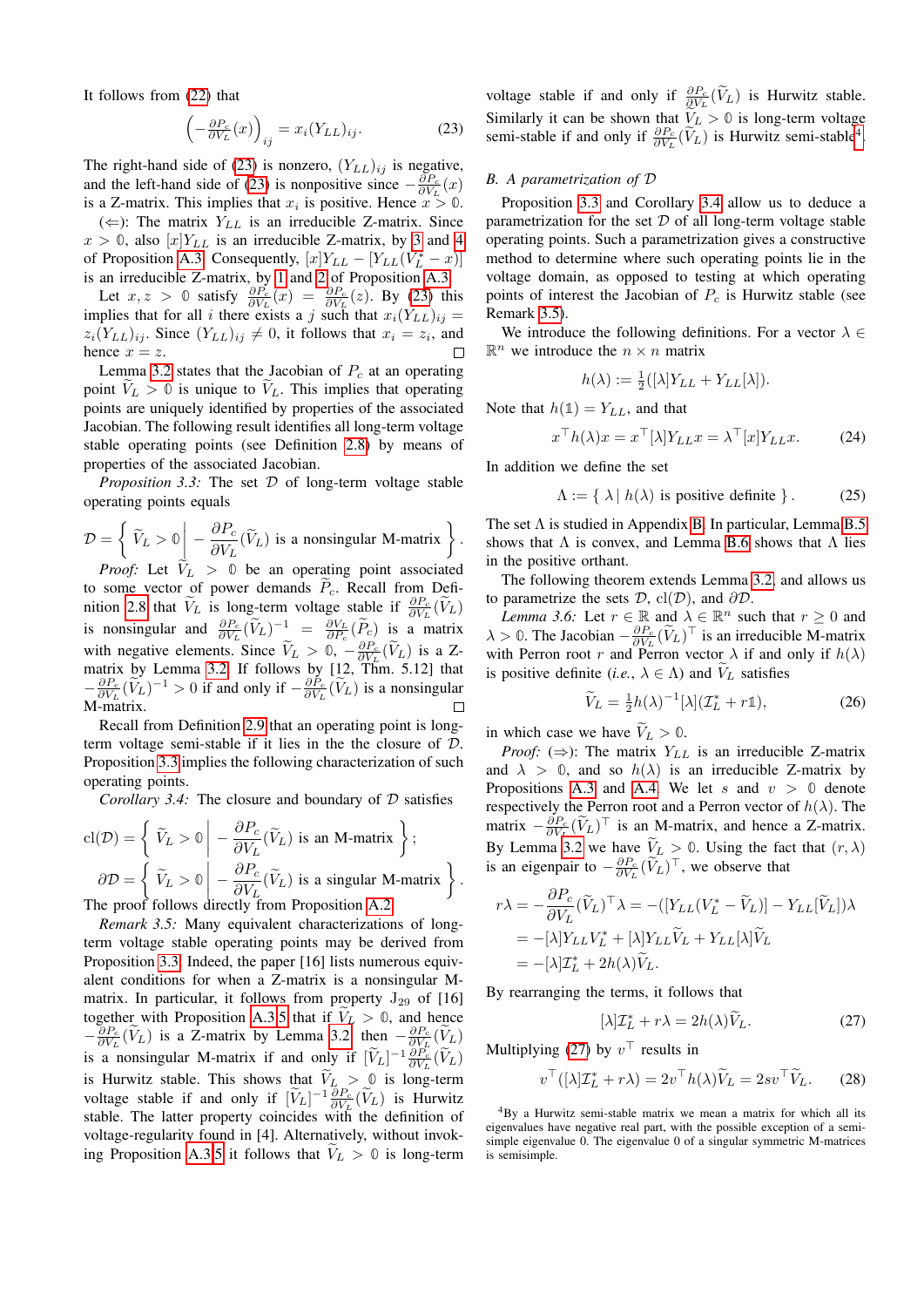Since  $\widetilde{V}_L > 0$ ,  $v > 0$ ,  $\lambda > 0$ ,  $r \ge 0$  and  $\mathcal{I}_L^* \ge 0$ , it follows that the left hand side of [\(28\)](#page-8-7) is positive. Since  $v^{\top}V_L$  is also positive, it follows from [\(28\)](#page-8-7) that the Perron root s is positive. Hence,  $h(\lambda)$  is a nonsingular M-matrix by Proposition [A.2,](#page-12-7) and [\(26\)](#page-8-8) follows from [\(27\)](#page-8-6). Since  $h(\lambda)$  is a symmetric nonsingular M-matrix, it is positive definite and  $\lambda \in \Lambda$ .

 $(\Leftarrow)$ : If  $\lambda \in \Lambda$ , then  $\lambda > 0$  by Lemma [B.6.](#page-12-11) The rest of the proof follows by reversing the steps of the " $\Rightarrow$ "-part.  $\Box$ 

Lemma [3.6](#page-8-9) allows for an explicit parametrization of the set  $D$  by  $\Lambda$ , and without relying on properties of the Jacobian of P<sub>c</sub>. Note that [\(26\)](#page-8-8) is invariant under scaling of  $\lambda$ , and hence the vectors  $\lambda$  may be normalized. For this purpose we define

$$
\Lambda_1 := \Lambda \cap \left\{ \lambda > 0 \mid ||\lambda||_1 = \mathbb{1}^\top \lambda = 1 \right\},\qquad(29)
$$

which is a convex set, as it is the intersection of convex sets. Appendix [B](#page-12-9) lists several properties of the closure of  $\Lambda_1$ .

<span id="page-9-0"></span>*Theorem 3.7 ([M1](#page-1-5)):* The set  $D$  of all long-term voltage stable operating point, its closure  $cl(\mathcal{D})$  and its boundary ∂D are parametrized by

$$
\mathcal{D} = \left\{ \frac{1}{2}h(\lambda)^{-1}[\lambda](\mathcal{I}_L^* + r\mathbb{1}) \middle| \lambda \in \Lambda_1, r > 0 \right\}
$$
  
cl $(\mathcal{D}) = \left\{ \frac{1}{2}h(\lambda)^{-1}[\lambda](\mathcal{I}_L^* + r\mathbb{1}) \middle| \lambda \in \Lambda_1, r \ge 0 \right\}$   
 $\partial \mathcal{D} = \left\{ \frac{1}{2}h(\lambda)^{-1}[\lambda]\mathcal{I}_L^* \middle| \lambda \in \Lambda_1 \right\}.$ 

Furthermore, the map

$$
(\lambda, r) \mapsto \frac{1}{2}h(\lambda)^{-1}[\lambda](\mathcal{I}_L^* + r\mathbb{1})
$$
 (30)

from  $\Lambda_1 \times \mathbb{R}_{\geq 0}$  to  $\text{cl}(\mathcal{D})$  is a bicontinuous map, and the sets  $\mathcal{D}$ , cl( $\mathcal{D}$ ) and  $\partial \mathcal{D}$  are simply connected.

*Proof:* Proposition [A.2](#page-12-7) states that a Z-matrix is a (nonsingular/singular) M-matrix if and only if its Perron root  $r$  is nonnegative (positive/zero). Proposition [3.3](#page-8-3) and Corollary [3.4](#page-8-5) together with Lemma [3.6](#page-8-9) imply that the vector [\(26\)](#page-8-8) with  $\lambda \in \Lambda$  lies in  $\mathcal{D}$ , cl( $\mathcal{D}$ ) or  $\partial \mathcal{D}$  if and only if r in [\(26\)](#page-8-8) satisfies respectively  $r > 0$ ,  $r \ge 0$  or  $r = 0$ .

The map [\(30\)](#page-9-2) is a continuous bijection from  $\Lambda_1 \times \mathbb{R}_{\geq 0}$ to  $\text{cl}(\mathcal{D})$ , which follows from Lemma [3.6](#page-8-9) and Corollary [3.4.](#page-8-5) The inverse of the map [\(30\)](#page-9-2) is described taking  $x \in \text{cl}(\mathcal{D})$ and computing the Perron vector  $\lambda > 0$  and the Perron root r of  $-\frac{\partial P_c}{\partial V_L}(x)$ . By Proposition [A.1,](#page-12-13) the Perron root and Perron vector of  $-\frac{\partial P_c}{\partial V_L}(x)$  are continuous in x. Hence the inverse of the map  $(30)$  is also continuous.

The set  $\Lambda_1 \times \mathbb{R}_{\geq 0}$  is convex, and is therefore simply connected, which is a topological property. Topological properties are preserved by bicontinuous maps, and thus  $\text{cl}(\mathcal{D})$  is also simply connected. The same holds for  $\Lambda_1 \times \mathbb{R}_{>0}$  and  $\Lambda_1 \times \{0\}$ , and hence  $\mathcal D$  and  $\partial \mathcal D$  are simply connected.  $\Lambda_1$  × {0}, and hence  $\mathcal D$  and  $\partial \mathcal D$  are simply connected.

# <span id="page-9-1"></span>*C. The convex hull of* F *and its boundary*

In order to study the set  $F$  of feasible power demands, we will be studying its convex hull and its boundary. In particular, we show that there is a one-to-one correspondence between points in the boundary of  $D$  and points in  $\partial$  conv $(F)$ , the boundary of the convex hull of F.

To simplify notation, we define for  $\lambda \in \Lambda$  the map

$$
\varphi(\lambda) := \frac{1}{2}h(\lambda)^{-1}[\lambda]\mathcal{I}_L^*.
$$
 (31)

Note that  $\varphi(\lambda)$  is invariant under scaling of  $\lambda$ .

The boundary of  $D$  is by definition the set of the operating points which are long-term voltage semi-stable, but not longterm voltage stable. It follows from Theorem [3.7](#page-9-0) that ∂D satisfies

<span id="page-9-9"></span>
$$
\partial \mathcal{D} = \{ \varphi(\lambda) \mid \lambda \in \Lambda_1 \} = \varphi(\Lambda_1). \tag{32}
$$

To study the convex hull of  $F$  and its boundary, we make use of the following two identities involving  $P_c(V_L)$ .

*Lemma 3.8:* For  $x, z \in \mathbb{R}^n$  we have

$$
P_c(x+z) = P_c(x) + \frac{\partial P_c}{\partial V_L}(x)z - [z]Y_{LL}z.
$$
 (33)  
Proof: We write out the formula using (10) and use (21):

<span id="page-9-8"></span>
$$
P_c(x + z) = [x + z]Y_{LL}(V_L^* - x - z) = [x]Y_{LL}(V_L^* - x)
$$
  
+ [z]Y\_{LL}(V\_L^\* - x) - [x]Y\_{LL}z - [z]Y\_{LL}z  
= P\_c(x) + [Y\_{LL}(V\_L^\* - x)]z - [x]Y\_{LL}z - [z]Y\_{LL}z  
= P\_c(x) + \frac{\partial P\_c}{\partial V\_L}(x)z - [z]Y\_{LL}z.

The matrix  $h(\lambda)$  for  $\lambda \in \Lambda$  is positive definite by definition, and therefore induces the vector norm

<span id="page-9-7"></span><span id="page-9-6"></span><span id="page-9-5"></span><span id="page-9-4"></span>
$$
||x||_{h(\lambda)} := \sqrt{x^{\top}h(\lambda)x}.
$$
 (34)

<span id="page-9-2"></span>This vector norm is related to  $\lambda^{\top} P_c(x)$  for  $\lambda \in \Lambda$  by the following lemma.

*Lemma 3.9:* Let  $\lambda \in \Lambda$ . For each  $x \in \mathbb{R}^n$  we have

$$
\lambda^{\top} P_c(x) = \|\varphi(\lambda)\|_{h(\lambda)}^2 - \|\varphi(\lambda) - x\|_{h(\lambda)}^2. \tag{35}
$$

Moreover, we have

$$
\lambda^{\top} P_c(x) \le ||\varphi(\lambda)||^2_{h(\lambda)} = \lambda^{\top} P_c(\varphi(\lambda)), \tag{36}
$$

with equality if and only if  $x = \varphi(\lambda)$ . Consequently, we have  $P_c(x) = P_c(\varphi(\lambda))$  if and only if  $x = \varphi(\lambda)$ .

*Proof:* Using [\(10\)](#page-4-1), [\(6\)](#page-3-1), [\(31\)](#page-9-3) and [\(24\)](#page-8-10), we verify that

$$
\lambda^{\top} P_c(x) = \lambda^{\top} [x] Y_{LL} V_L^* - \lambda^{\top} [x] Y_{LL} x
$$
  
\n
$$
= x^{\top} [\lambda] \mathcal{I}_L^* - x^{\top} [\lambda] Y_{LL} x
$$
  
\n
$$
= 2x^{\top} h(\lambda) \varphi(\lambda) - x^{\top} h(\lambda) x
$$
  
\n
$$
= \varphi(\lambda)^{\top} h(\lambda) \varphi(\lambda) - \varphi(\lambda)^{\top} h(\lambda) \varphi(\lambda)
$$
  
\n
$$
+ 2x^{\top} h(\lambda) \varphi(\lambda) - x^{\top} h(\lambda) x
$$
  
\n
$$
= ||\varphi(\lambda)||^2_{h(\lambda)} - ||\varphi(\lambda) - x||^2_{h(\lambda)}.
$$

Eq. [\(36\)](#page-9-4) follows from [\(35\)](#page-9-5) since  $\|\varphi(\lambda) - x\|_{h(\lambda)} \geq 0$ , with equality if and only if  $x = \varphi(\lambda)$ . Thus, equality in [\(36\)](#page-9-4) holds if and only if  $x = \varphi(\lambda)$ . Finally, if  $P_c(x) = P_c(\varphi(\lambda))$ , then  $\lambda^{\top} P_c(x) = \lambda^{\top} P_c(\varphi(\lambda))$  therefore  $x = \varphi(\lambda)$ .  $\Box$ 

For a vector  $\nu$  such that  $||\nu||_1 = 1$  and a scalar s we define the closed half-space

$$
H(\nu, s) := \{ y \mid \nu^{\top} y \le s \},
$$

which has as boundary the hyperplane

$$
\partial H(\nu, s) = \{ y \mid \nu^{\top} y = s \}.
$$

<span id="page-9-3"></span>The vector  $\nu$  is normal to the boundary of the half-space and points outwards.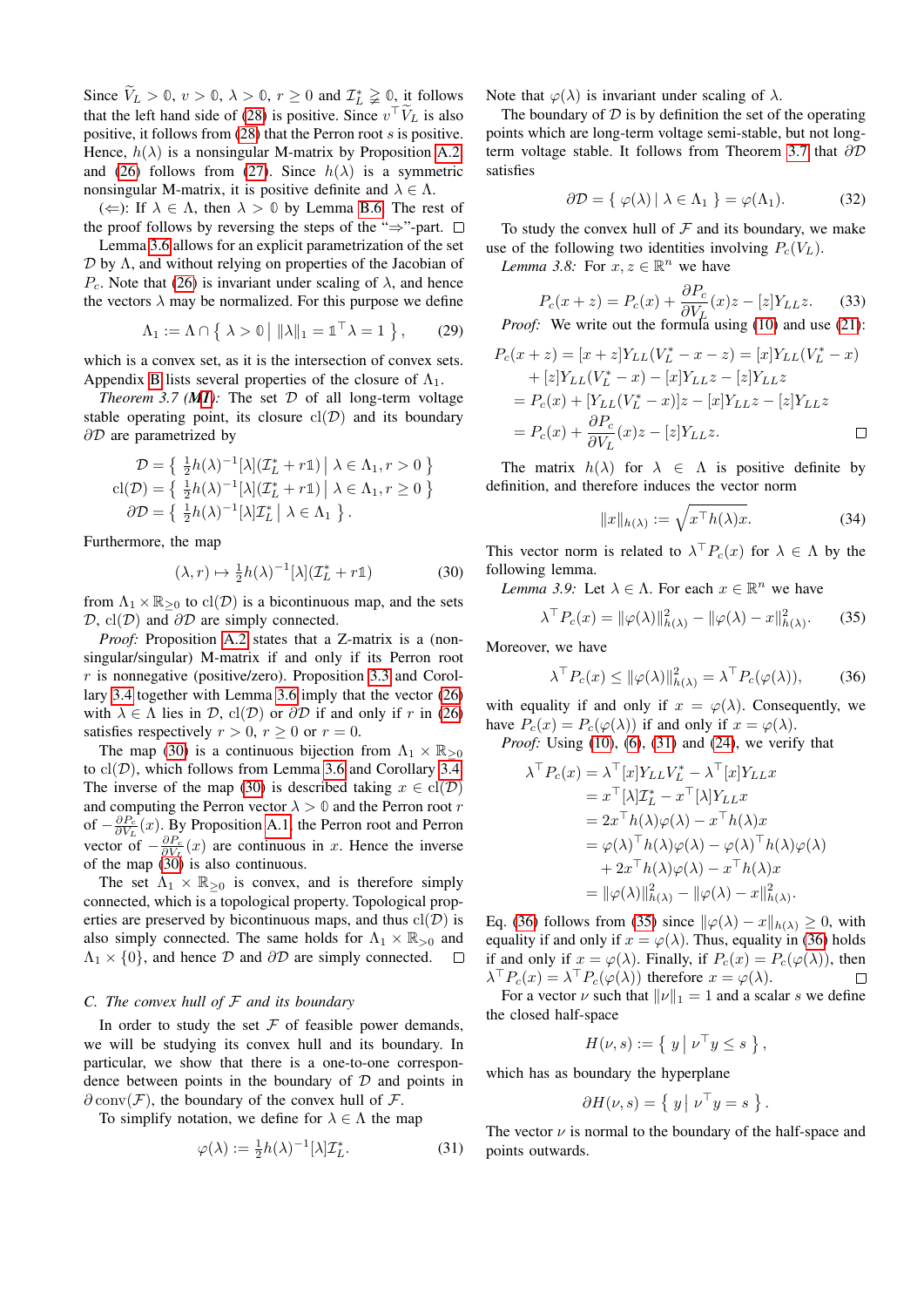*Definition 3.10:* A half-space  $H(\nu, s)$  is said to *support* a set S if  $S \subseteq H(\nu, s)$  and  $cl(S) ∩ ∂H(\nu, s)$  is nonempty. *I.e.*, for a given  $\nu$ , s is the smallest number so that  $S \subseteq H(\nu, s)$ . A point in  $\text{cl}(S) \cap \partial H(\nu, s)$  is a *point of support*.

If the half-space  $H(\nu, s)$  supports F and  $\tilde{P}_c \in \mathcal{F}$  is a point of support, then  $\nu^{\top} \tilde{P}_c$  maximizes  $\nu^{\top} P_c$  for all  $P_c \in \mathcal{F}$ . For example, let  $\nu = \frac{1}{n} \mathbb{1}$ , then the corresponding supporting half-space is given by [\(20\)](#page-6-2). The vector  $P_{\text{max}}$  is the unique point of support, as was shown in Lemma [2.17.](#page-5-8) See also Figure [5,](#page-7-1) in which the dashed line corresponds to the boundary of this half-space.

In order to obtain a geometric description of the convex hull of  $F$  we aim to apply the following proposition.

*Proposition 3.11 (Cor. 11.5.1 of [17]):* Let the set S be a subset of  $\mathbb{R}^n$ , then

$$
\operatorname{cl}(\operatorname{conv}(S)) = \bigcap_{\text{support of } S} H(\nu, s)
$$

where the intersection is taken over all half-spaces  $H(\nu, s)$ which support S.

To apply Proposition [3.11](#page-10-2) to  $F$ , we identify all supporting half-spaces of the set  $F$ . We will simultaneously identify the supporting half-spaces of the image of  $P_c$ , which is given by

$$
\lim P_c := \{ y \mid P_c(x) = y, x \in \mathbb{R}^n \}
$$
 (37)

and satisfies the inclusion  $\mathcal{F} \subseteq \text{im } P_c$ .

<span id="page-10-3"></span>*Theorem 3.12:* Let  $\lambda$  be a vector such that  $\|\lambda\|_1 = 1$  and s be a scalar. A half-space  $H(\lambda, s)$  supports F if and only if  $\lambda \in \Lambda_1$  and  $s = ||\varphi(\lambda)||^2_{h(\lambda)}$ . The point  $P_c(\varphi(\lambda)) \in \mathcal{F}$  is the unique point of support. Moreover, the supporting halfspaces of the set  $\mathcal F$  and the image of  $P_c$  coincide.

The proof of Theorem [3.12](#page-10-3) can be found in Appendix [C.](#page-13-0) To simplify notation, we define for  $\lambda \in \Lambda$  the half-spaces

$$
H_{\lambda} := H(\lambda, \|\varphi(\lambda)\|_{h(\lambda)}^2). \tag{38}
$$

Theorem [3.12](#page-10-3) states that  $H_{\lambda}$  for  $\lambda \in \Lambda$  are all supporting half-spaces of  $\mathcal F$ . Proposition [3.11](#page-10-2) therefore allows us to give a direct formula for the closure of the convex hull of F.

<span id="page-10-11"></span>*Corollary 3.13:* The closure of the convex hull of  $F$  is the intersection of all half-spaces  $H_{\lambda}$  where  $\lambda \in \Lambda$ , and is equal to the closure of the convex hull of im  $P_c$ . *I.e.*,

$$
cl(\text{conv}(\mathcal{F})) = cl(\text{conv}(\text{im } P_c)) = \bigcap_{\lambda \in \Lambda_1} H_{\lambda}.
$$
 (39)  
Now that we have identified the closure of the convex hull

of  $F$ , we may also identify the boundary of this set.

*Theorem 3.14:* The map  $\lambda \mapsto P_c(\varphi(\lambda))$  for  $\lambda \in \Lambda_1$ is one-to-one and parametrizes the boundary of  $conv(\mathcal{F})$ . Moreover, the set  $conv(F)$  is closed.

<span id="page-10-5"></span>The proof of Theorem [3.14](#page-10-4) can be found in Appendix [C.](#page-13-0) *Corollary 3.15:* The sets  $\Lambda_1$ ,  $\partial \mathcal{D}$  and  $\partial \text{conv}(\mathcal{F})$  are in one-to-one correspondence. In particular,  $P_c$  is a one-to-one map from  $\partial \mathcal{D}$  to  $\partial$  conv $(\mathcal{F})$ .

*Proof:* It follows from Theorem [3.7](#page-9-0) that  $\varphi(\lambda)$  is a oneto-one map from  $\Lambda_1$  to  $\partial \mathcal{D}$ , and Theorem [3.14](#page-10-4) states that  $\lambda \to P_c(\varphi(\lambda))$  is a one-to-one map from  $\Lambda_1$  to  $\partial$  conv $(\mathcal{F})$ . Hence,  $P_c$  is a one-to-one map from  $\partial \mathcal{D}$  to  $\partial \text{conv}(\mathcal{F})$ .  $\Box$ 

Corollary [3.15](#page-10-5) states that a vector of power demands  $\tilde{P}_c$  that lies on the boundary the convex hull of  $\cal F$  corresponds uniquely to an operating point  $V<sub>L</sub>$  which is longterm voltage semi-stable but not long-term voltage stable. The pair  $(P_c, V_L)$  corresponds to a unique  $\lambda \in \Lambda_1$ , and the corresponding hyperplane  $\partial H_\lambda$  intersects conv(F) only in the unique point of support  $P_c$ . Hence,  $\partial H_{\lambda}$  is the tangent plane at  $P_c$  of the boundary of conv $(\mathcal{F})$ . This is observed in Figure [5](#page-7-1) for  $\tilde{P}_c = P_{\text{max}}$ ,  $\tilde{V}_L = \frac{1}{2} V_L^*$  and  $\lambda = \frac{1}{n} \mathbb{1}$ , and the same holds for all points on the boundary of  $conv(\mathcal{F})$ .

#### <span id="page-10-2"></span><span id="page-10-1"></span>*D.* One-to-one correspondence between  $F$  and  $cl(D)$

In this section we use Corollary [3.15](#page-10-5) to prove that  $P_c$ is a one-to-one mapping from  $cl(\mathcal{D})$  to  $conv(\mathcal{F})$ , and that therefore  $F$  is convex. This means each feasible power demand is uniquely associated to a long-term voltage semistable operating point. This operating point can be found by solving an initial value problem. The following lemma is intrumental in proving these results.

<span id="page-10-6"></span>*Lemma 3.16:* Let  $\widetilde{V}_L \in \mathcal{D}$ , define  $\widehat{P}_c := P_c(\widehat{V}_L) \in P_c(\mathcal{D})$ and let  $P_c \in \text{int}(\text{conv}(\mathcal{F}))$ . There exists a unique path  $\gamma$ :  $[0, 1] \rightarrow \mathcal{D}$  so that the convex combination of  $\hat{P}_c$  and  $\hat{P}_c$  is described by

<span id="page-10-13"></span><span id="page-10-10"></span>
$$
P_c(\gamma(\theta)) = \theta \widetilde{P}_c + (1 - \theta) \widehat{P}_c.
$$
 (40)

for  $0 \le \theta \le 1$ . The path  $\gamma$  solves the initial value problem

$$
\dot{\gamma}(\theta) = \left(\frac{\partial P_c}{\partial V_L}(\gamma(\theta))\right)^{-1} (\tilde{P}_c - \hat{P}_c)
$$
(41)

with initial value  $\gamma(0) = \hat{V}_L$ . We have  $\tilde{P}_c = P_c(\gamma(1)).$ 

<span id="page-10-9"></span><span id="page-10-0"></span>The proof of Lemma [3.16](#page-10-6) can be found in Appendix [D.](#page-14-0) *Theorem 3.17 ([M3](#page-1-2)):* There is a one-to-one correspondence between the long-term voltage semi-stable operating points  $cl(\mathcal{D})$  and the feasible power demands. *I.e.*, for each  $\widetilde{P}_c \in \mathcal{F}$  there exists a unique  $\widetilde{V}_L \in \text{cl}(\mathcal{D})$  which satisfies  $P_c = P_c(V_L)$ , implying that  $\mathcal{F} = P_c(\text{cl}(\mathcal{D}))$ . More explicitly,  $\widetilde{V}_L$  is obtained by solving the initial value problem

<span id="page-10-7"></span>
$$
\dot{\gamma}(\theta) = \left(\frac{\partial P_c}{\partial V_L}(\gamma(\theta))\right)^{-1} \tilde{P}_c \tag{42}
$$

for  $\gamma : [0, 1] \to \mathbb{R}^n$  with initial value  $\gamma(0) = V_L^*$ , where the solution  $\gamma$  exists, is unique and satisfies  $\gamma(1) = V_L$ .

<span id="page-10-12"></span><span id="page-10-4"></span>*Proof:* Note that  $\tilde{P}_c \in \mathcal{F} \subseteq \text{conv}(\mathcal{F})$  and that  $V_L^* \in \mathcal{D}$ . Suppose  $\widetilde{P}_c \in \text{int}(\text{conv}(\mathcal{F}))$ . By taking  $\widehat{V}_L = V_L^*$  and  $\widehat{P}_c = \widetilde{P}_L(\mathcal{F}_L)$  $P_c(V_L^*) = \emptyset$  in Lemma [3.16,](#page-10-6) there is a unique  $\gamma : [0, 1] \rightarrow \mathcal{D}$ which solves [\(42\)](#page-10-7) with  $\gamma(0) = V_L^*$  and which satisfies  $\tilde{P}_c =$  $P_c(\gamma(1))$ . Hence we take  $V_L := \gamma(1) \in \mathcal{D}$ . To show that there is a unique  $\widetilde{V}_L \in \mathcal{D}$  such that  $\widetilde{P}_c = P_c(\widetilde{V}_L)$ , suppose that we have  $V_L' \in \mathcal{D}$  such that  $\tilde{P}_c = P_c(\tilde{V}_L')$ . Then by Lemma [3.16](#page-10-6) there is a unique  $\gamma' : [0, 1] \to \mathcal{D}$  which solves

<span id="page-10-8"></span>
$$
\dot{\gamma}'(\theta) = \left(\frac{\partial P_c}{\partial V_L}(\gamma'(\theta))\right)^{-1} \left(P_c(V_L^*) - \widetilde{P}_c\right) \tag{43}
$$

with  $\gamma'(0) = V_L'$ , and satisfies  $P_c(\gamma'(1)) = P_c(V_L^*) = 0$ . Recall from Proposition [3.3](#page-8-3) that  $\gamma'(1) > 0$  since  $\gamma'(1) \in \mathcal{D}$ . Since  $0 = P_c(\gamma'(1)) = [\gamma'(1)]Y_{LL}(V_L^* - \gamma'(1))$  and  $Y_{LL}$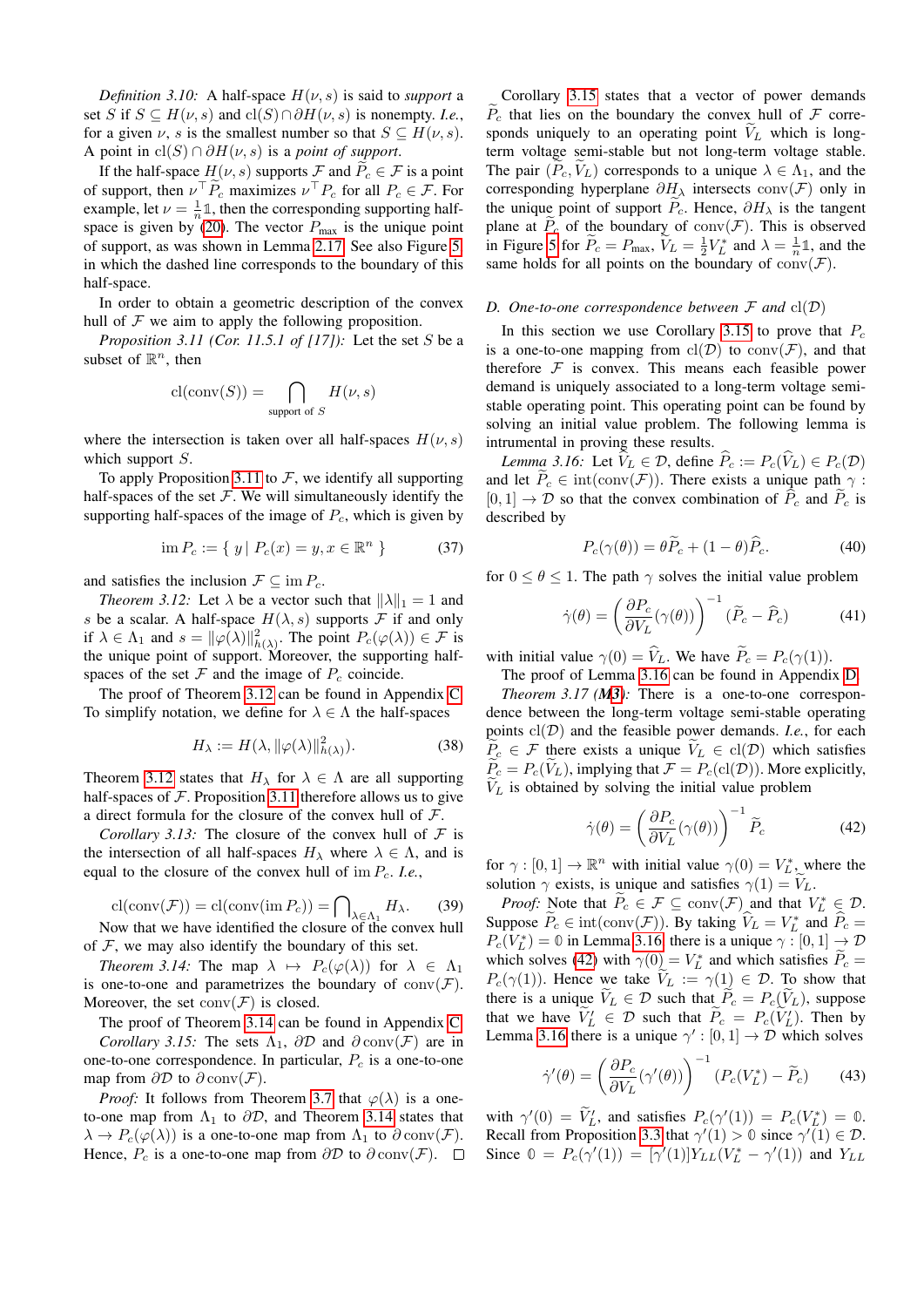is nonsingular, this implies that  $\gamma'_{\langle 1 \rangle} = V_L^*$ . But now note that  $\hat{\gamma}(\theta) := \gamma'(1 - \theta) + V_L^* - \tilde{V}_L'$  is a solution to [\(42\)](#page-10-7),<br>since  $P(V^*) = \emptyset$  in (43) and since  $\hat{\gamma}(0) = V^*$ . Since since  $P_c(V_L^*) = \emptyset$  in [\(43\)](#page-10-8) and since  $\hat{\gamma}(0) = V_L^*$ . Since (42) has a unique solution it follows that  $\hat{\gamma} = \gamma_c$  and in [\(42\)](#page-10-7) has a unique solution, it follows that  $\hat{\gamma} = \gamma$ , and in particular  $\widetilde{V}_L = \gamma(1) = \widehat{\gamma}(1) = \widetilde{V}'_L$ , which proves that  $\widetilde{V}_L$  is unique Alternativaly if  $\widetilde{P} \subset \mathcal{R}$  sorv $(F)$  than by particular  $V_L = V(T)$ <br>  $\widetilde{V}_L$  is unique. Alternatively, if  $\widetilde{P}_c \in \partial^2 \text{conv}(\mathcal{F})$  then by Corollary [3.15](#page-10-5) there exists a unique  $V_L \in \partial \mathcal{D}$  such that  $\widetilde{P}_c = P_c(\widetilde{V}_L) \in P_c(\mathrm{cl}(\mathcal{D}))$ . It follows from Lemma [3.9](#page-9-6) that there is no other operating point  $\tilde{V}_L'$  such that  $\tilde{P}_c = P_c(\tilde{V}_L')$ . The operating point  $V_L$  is also obtained by the initial value problem [\(42\)](#page-10-7), which follows from taking the limit  $\tilde{P}_c \to \partial \mathcal{D}$ <br>for  $\tilde{P}_c \in \text{int}(\text{conv}(\mathcal{F}))$ . for  $\widetilde{P}_c \in \text{int}(\text{conv}(\mathcal{F}))$ .

The next theorem proves that the set  $\mathcal F$  of feasible power demands is closed and convex, and gives a geometric characterization of F in terms of the closed half-spaces  $H_{\lambda}$ .

*Theorem 3.18 ([M4](#page-1-3)):* The set  $F$  of feasible power demands is closed and convex. Moreover, the set  $\mathcal F$  is the intersection of all half-spaces  $H_{\lambda}$  with  $\lambda \in \Lambda_1$  (see [\(38\)](#page-10-9)), and  $\mathcal F$  coincides with the image of  $P_c$ . *I.e.*,

$$
\mathcal{F} = P_c(\text{cl}(\mathcal{D})) = \text{cl}(\text{conv}(\mathcal{F})) = \bigcap_{\lambda \in \Lambda_1} H_{\lambda} = \text{im } P_c. \tag{44}
$$

*Proof:* We will first prove convexity. By definition we have  $P_c(cl(\mathcal{D})) \subseteq \mathcal{F} \subseteq conv(\mathcal{F})$ . Hence it suffices to show that conv $(\overline{\mathcal{F}}) \subseteq \overline{P}_c(\text{cl}(\mathcal{D}))$ . Let  $\widetilde{P}_c \in \text{conv}(\mathcal{F})$ . If  $\widetilde{P}_c \in \partial \text{ conv}(\mathcal{F})$ , then Corollary [3.15](#page-10-5) implies that there exists  $\widetilde{V}_L \in \partial \mathcal{D}$  such that  $\widetilde{P}_c = P_c(\widetilde{V}_L) \in P_c(\mathrm{cl}(\mathcal{D}))$ . Alternatively, if  $P_c \in \text{int}(\text{conv}(\mathcal{F}))$ , then by Lemma [3.16](#page-10-6) there exists a path  $\gamma : [0, 1] \to \mathcal{D}$  such that  $\gamma(\mathbf{0}) = V_L^* \in \mathcal{D}$  and [\(40\)](#page-10-10) holds. In particular, [\(40\)](#page-10-10) implies that  $\widetilde{P}_c = P_c(\gamma(1)) \in P_c(\mathcal{D})$ . Thus conv $(\mathcal{F}) \subseteq P_c(cl(\mathcal{D}))$ , and thus  $\mathcal F$  is convex. Corollary [3.13,](#page-10-11) Theorem [3.14](#page-10-4) and the convexity of  $F$  further imply that

$$
\bigcap_{\lambda \in \Lambda_1} H_{\lambda} = \text{cl}(\text{conv}(\mathcal{F})) = \text{conv}(\mathcal{F}) = \mathcal{F}.
$$
 (45)

Finally we show that  $\mathcal{F} = \text{im } P_c$ . Note that  $\mathcal{F} \subseteq \text{im } P_c$ by definition. Corollary [3.13](#page-10-11) proves that  $cl(\text{conv}(im P_c)) =$  $cl(\text{conv}(\mathcal{F}))$ . We therefore have

$$
\mathrm{cl}(\mathrm{conv}(\mathrm{im}\,P_c)) = \mathrm{cl}(\mathrm{conv}(\mathcal{F})) = \mathcal{F} \subseteq \mathrm{im}\,P_c.
$$

Since im  $P_c \subseteq$  cl(conv(im  $P_c$ )), we have  $\mathcal{F} = \text{im } P_c$ .  $\Box$ 

*Remark 3.19:* Theorem [3.18](#page-11-1) shows that the image of  $P_c$ coincides with  $F$ . This means that, if nonpositive voltage potentials would be permitted, then any feasible power demand that is satisfied by nonpositive voltage potentials can also be satisfied by positive voltage potentials. Hence, from a theoretical standpoint, the restriction to positive voltage potentials does not make the set of feasible power demands more conservative.

Due to the convexity of  $F$ , Corollary [3.15](#page-10-5) implies that  $\partial \mathcal{D}$  and  $\partial \mathcal{F}$  in are one-to-one correspondence. Moreover, Lemma [3.9](#page-9-6) implies that there are no vectors  $x \notin \partial \mathcal{D}$  such that  $P_c(x) \in \partial \mathcal{F}$ . This implies the following corollary.

<span id="page-11-0"></span>*Corollary 3.20 ([M2](#page-1-6)):* For each  $\tilde{P}_c$  on the boundary of  $\tilde{F}$ there exist a unique  $\widetilde{V}_L \in \mathbb{R}^n$  that satisfies [\(9\)](#page-3-5). All such  $\widetilde{V}_L$ satisfy  $V_L > 0$  and form the boundary of D. Hence, there is a one-to-one correspondence between ∂D and ∂F.

Theorem [3.17](#page-10-0) and Corollary [3.20](#page-11-0) immediately imply that there is a one-to-one correspondence between the set  $D$ of long-term voltage stable operating points and the power demands which are feasible under small perturbation, by which we mean that such a power demand  $P_c$  is feasible and does not lie on the boundary of  $\mathcal F$  (*i.e.*,  $P_c \in \text{int}(\mathcal F)$ ). Consequently, if a power demand is feasible under small perturbation, then there exists a unique long-term voltage stable operating point which satisfies the power flow equation.

*Corollary 3.21:* There is a one-to-one correspondence between the long-term voltage stable operating points  $D$  and the feasible power demands under small perturbations  $\text{int}(\mathcal{F})$ .

#### <span id="page-11-3"></span><span id="page-11-1"></span>*E. A necessary and sufficient LMI condition for feasibility*

We conclude Part I of this paper by restating the geometric characterization of  $F$  in Theorem [3.18](#page-11-1) in terms of an LMI condition. In the context of Problem [2.6,](#page-4-0) [7] presents a necessary LMI condition for the feasibility of power demands, and states that the LMI condition is also necessary when the set of feasible power demands is closed and convex, as is the case here. The next theorem recovers this result and extends the result for power demands which are feasible under small perturbation.

<span id="page-11-2"></span>*Theorem 3.22 ([M5](#page-1-1)):* A vector  $\widetilde{P}_c$  of power demands is feasible (*i.e.*,  $P_c \in \mathcal{F}$ ) if and only if there does not exists a positive vector  $\nu \in \mathbb{R}^n$  such that the  $(n+1) \times (n+1)$  matrix

<span id="page-11-4"></span>
$$
\begin{pmatrix}\n[\nu]Y_{LL} + Y_{LL}[\nu] & [\nu]T_{\underline{\ell}}^* \\
([\nu]T_L^*)^\top & 2\nu^\top \tilde{P}_c\n\end{pmatrix} = 2 \begin{pmatrix}\nh(\nu) & \frac{1}{2} [\nu]T_L^* \\
\frac{1}{2} ([\nu]T_L^*)^\top & \nu^\top \tilde{P}_c\n\end{pmatrix}
$$
\n(46)

is positive definite. Similarly,  $\widetilde{P}_c$  is feasible under small perturbation (*i.e.*,  $\widetilde{P}_c \in \text{int}(\mathcal{F})$ ) if and only if there does not exists a positive vector  $\nu \in \mathbb{R}^n$  such that [\(46\)](#page-11-4) is positive semi-definite.

*Proof:* We will prove the logical transposition.

( $\Leftarrow$ ): Without loss of generality we assume that  $||\nu||_1 = 1$ . If [\(46\)](#page-11-4) is positive semi-definite, then  $h(\nu)$  is positive semi-definite. It follows from Lemmas [B.8](#page-12-14) and [B.9](#page-12-15) that  $h(\nu)$  is an irreducible M-matrix. Let  $v > 0$  be a Perron vector of h(v). Suppose that  $h(\nu)$  is singular, then  $h(\nu)v = 0$  by Proposition [A.2.](#page-12-7) However, note that for  $t \in \mathbb{R}$  we have

$$
\begin{pmatrix} tv \\ 1 \end{pmatrix}^\top \begin{pmatrix} h(\nu) & \frac{1}{2} [\nu] \mathcal{I}_L^* \\ \frac{1}{2} ([\nu] \mathcal{I}_L^*)^\top & \nu^\top \widetilde{P}_c \end{pmatrix} \begin{pmatrix} tv \\ 1 \end{pmatrix} = tv^\top [\nu] \mathcal{I}_L^* + \nu^\top \widetilde{P}_c,
$$

which is a nonconstant line in t since  $v^{\top}[\nu]\mathcal{I}_L^* > 0$ , and is not bounded from below. This contradicts the assumption that [\(46\)](#page-11-4) is positive semi-definite. Hence  $h(\nu)$  must be positive definite and  $\nu \in \Lambda_1$ . Alternatively, if [\(46\)](#page-11-4) is positive definite, then  $h(\nu)$  is positive definite. If  $h(\nu)$  is positive definite, then by the Haynsworth inertia additivity formula ([18], Sec. 0.10) [\(46\)](#page-11-4) is positive definite (semi-definite) if and only if

<span id="page-11-6"></span><span id="page-11-5"></span>
$$
\nu^{\top} \widetilde{P}_c - \frac{1}{4} ([\nu] \mathcal{I}_L^*)^{\top} h(\nu)^{-1} [\nu] \mathcal{I}_L^* > (\geq) 0. \tag{47}
$$

Using [\(31\)](#page-9-3) and [\(34\)](#page-9-7), we note that [\(47\)](#page-11-5) is equivalent to

$$
\nu^{\top} \widetilde{P}_c > (\geq) \frac{1}{4} ([\nu] \mathcal{I}_L^*)^{\top} h(\nu)^{-1} [\nu] \mathcal{I}_L^* = ||\varphi(\nu)||_{h(\nu)}^2. \tag{48}
$$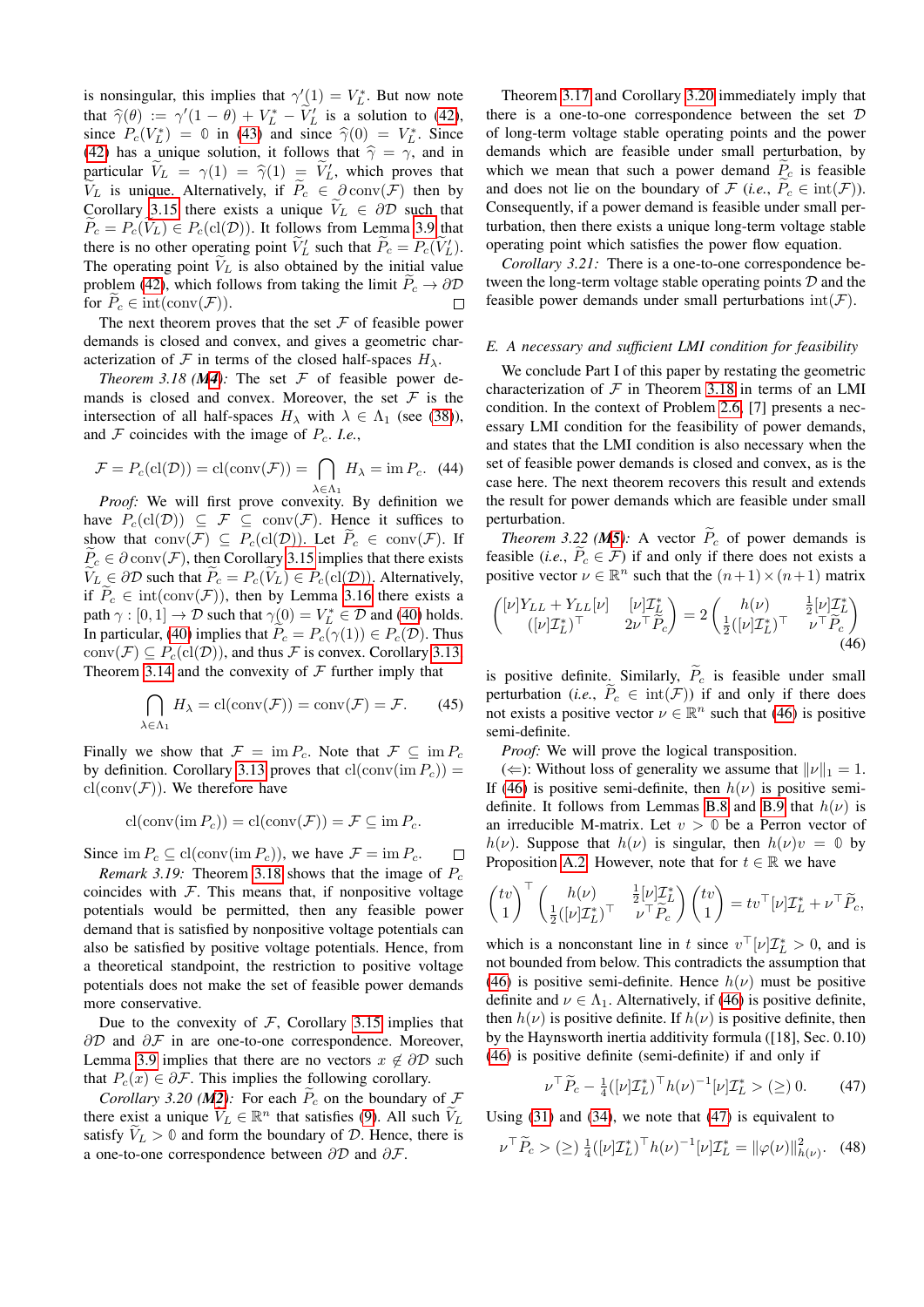Theorem [3.18](#page-11-1) implies that  $\widetilde{P}_c$  is not feasible if and only if there exists  $\lambda \in \Lambda$  such that  $\widetilde{P}_c \notin H_\lambda$ , or equivalently,  $\lambda^{\top} \tilde{P}_c > ||\varphi(\lambda)||_{\lambda}^2$ . Thus, if [\(46\)](#page-11-4) is positive definite, then the strict inequality in [\(48\)](#page-11-6) holds and  $\overline{P}_c$  is not feasible. Moreover, if equality in [\(48\)](#page-11-6) holds then

$$
\nu^{\top} \widetilde{P}_c = \|\varphi(\nu)\|_{h(\nu)}^2 = \nu^{\top} P_c(\varphi(\nu)).
$$

Lemma [3.9](#page-9-6) implies that  $\widetilde{P}_c = P_c(\varphi(\nu))$ , and thus  $\widetilde{P}_c \in \partial \mathcal{F}$ by Theorem [3.14.](#page-10-4) Thus, if [\(46\)](#page-11-4) is positive semi-definite, then  $\widetilde{P}_c \notin \mathcal{F}$  or  $\widetilde{P}_c \in \partial \mathcal{F}$ , and therefore  $\widetilde{P}_c \notin \text{int}(\mathcal{F})$ .

 $(\Rightarrow)$ : The converse is obtained by reversing the steps.  $\Box$ Theorem [3.22](#page-11-2) presents a necessary and sufficient LMI conditions for the feasibility (under small perturbation) of a DC power grid with constant-power loads. A more common formulation of Theorem [3.22](#page-11-2) as an LMI condition can be obtained by replacing  $[\nu]$  by a positive definite diagonal matrix D, and replacing  $\nu^{\top} \tilde{P}_c$  by  $\mathbb{1}^{\top} D \tilde{P}_c$  (*cf.* [7]).

## IV. CONCLUSION OF PART I

<span id="page-12-0"></span>In Part I of this paper we have studied the power flow feasibility of DC power grids with constant-power loads, and have presented a framework for the analysis of this feasibility problem. Specifically, we have presented a geometric characterization of the feasible power demands in terms of half-spaces, along with necessary and sufficient LMI conditions to check if a vector of power demands is feasible (under small perturbation). In addition, we have given a novel proof for the convexity of the set of feasible power demands. More importantly, we proved that there exists a one-to-one correspondence between the feasible power demands and the long-term voltage semi-stable operating points. This shows that for each feasible power demand there exists a unique operating point which is long-term voltage semi-stable and satisfies the power flow equations. This operating point can be found by solving an initial value problem. The existence and uniqueness of this operating point proves that long-term (semi-)stability can be guaranteed for each feasible power demand. Furthermore, we showed that there exists a oneto-one correspondence between the feasible power demands under small perturbations and the long-term voltage stable operating points.

Our analysis is continued in Part II of this paper, in which we study high-voltage operating points and sufficient conditions for power flow feasibility, among other things.

# **APPENDIX**

## <span id="page-12-1"></span>*A. Properties of Z-, M- and irreducible matrices*

<span id="page-12-13"></span>*Proposition A.1:* The Perron root and Perron vector of an irreducible Z-matrix A are continuous in the elements of A.

*Proof:* All eigenvalues and any eigenvector corresponding to a simple eigenvalue are continuous in the elements of the corresponding matrix (see [19, 3.1.2] and [19, 3.1.3]).  $\Box$ 

<span id="page-12-7"></span>*Proposition A.2 ([12, Thm. 5.8]):* An irreducible matrix is singular if and only if its Perron root is zero, in which case its kernel is spanned by any Perron vector.

<span id="page-12-4"></span>*Proposition A.3:* Consider the diagonal matrix [d],  $d \in$  $\mathbb{R}^n$ . The following statements hold:

- <span id="page-12-5"></span>1) If A is irreducible, then  $A + [d]$  is irreducible;
- <span id="page-12-6"></span>2) If A is a Z-matrix, then  $A + [d]$  is a Z-matrix;
- <span id="page-12-2"></span>3) If A is irreducible and  $d > 0$ , then A[d] are [d]A are irreducible;
- <span id="page-12-3"></span>4) If A is a Z-matrix and  $d > 0$ , then A[d] are [d]A are Z-matrices;
- <span id="page-12-8"></span>5) If A is an M-matrix and  $d > 0$ , then A[d] are [d]A are M-matrices;
- <span id="page-12-16"></span>6) If A is an irreducible M-matrix and  $d \ge 0$ , then  $A + [d]$ is a nonsingular irreducible M-matrices;

*Proof:* Statements [1,](#page-12-5) [2,](#page-12-6) [3](#page-12-2) and [4](#page-12-3) follow directly from the definitions of a Z-matrix and irreducible matrix. Statement [5](#page-12-8) is shown in [16]. Statement [6](#page-12-16) follows from [20, Cor. 3.9] if A is singular, and is implied by [16, Thm. 1,  $A_3$ ] if A is nonsingular. П

<span id="page-12-12"></span>*Proposition A.4:* The sum of two irreducible Z-matrices is an irreducible Z-matrix.

*Proof:* If  $A_{[\alpha,\alpha^c]} \nleq 0$  and  $B_{[\alpha,\alpha^c]} \nleq 0$  then  $(A+B)_{[\alpha,\alpha^c]} \nleq$ 0 for all nonempty  $\alpha \subsetneq n$ .

# <span id="page-12-9"></span>*B. Properties of*  $Λ$ <sub>1</sub> *and its closure*

Recall from [\(25\)](#page-8-11) and [\(29\)](#page-9-8) that  $\Lambda(\Lambda_1)$  is the set of vectors  $\lambda$  such that  $h(\lambda) = \frac{1}{2}([\lambda]Y_{LL} + Y_{LL}[\lambda])$  is positive definite (and  $\|\lambda\|_1 = 1$ ).

<span id="page-12-10"></span>*Lemma B.5:* The set  $\Lambda$  is an open convex cone.

*Proof:* The convex combination of positive definite matrices is again positive definite, and the set of all positive definite matrices is open. The result follows since  $h(\lambda)$  is linear in  $\lambda$ .  $\Box$ 

<span id="page-12-11"></span>*Lemma B.6:* The set  $\Lambda$  is contained in the positive orthant. *I.e.*,  $\lambda > 0$  for  $\lambda \in \Lambda$ .

*Proof:* Let  $\lambda$  be such that  $h(\lambda)$  is positive definite. Recall that the matrix  $Y_{LL}$  is positive definite. A matrix is positive definite only if its diagonal elements are positive. The diagonal elements of  $Y_{LL}$  and  $h(\lambda)$  are respectively given by  $(Y_{LL})_{ii}$  and  $\lambda_i(Y_{LL})_{ii}$ , and therefore  $(Y_{LL})_{ii} > 0$  and  $\lambda_i(Y_{LL})_{ii} > 0$ . This implies that  $\lambda_i > 0$  for all *i*.  $\Box$ *Lemma B.7:* The set  $\Lambda_1$  is a bounded convex set.

*Proof:* Let  $\lambda \in \Lambda$ . Since  $\lambda > 0$  by Lemma [B.6,](#page-12-11) it follows that  $\|\lambda\|_1 = \lambda^\top \mathbb{1}$ . Hence  $\Lambda_1 = \Lambda \cap {\lambda} \|\lambda\|_1 = 1$  } =  $\Lambda \cap \{ \lambda \mid \lambda^\top \mathbb{1} = 1 \}$ . The latter expression is an intersection of convex sets (see Lemma [B.5\)](#page-12-10). Hence  $\Lambda_1$  is convex. The set  $\{\lambda \mid ||\lambda||_1 = 1\}$  is bounded and thus  $\Lambda_1$  is bounded.  $\Box$ *Lemma B.8:* The closure of  $\Lambda_1$  satisfies

<span id="page-12-14"></span> $cl(\Lambda_1) = \{ \lambda \mid h(\lambda) \text{ is positive semi-definite}, ||\lambda||_1 = 1 \}.$ 

*Proof:* Since  $\Lambda_1$  is nonempty, this follows directly from linearity of  $h$ , and the fact that the positive semi-definite matrices form the closure of the positive definite matrices.  $\Box$ 

<span id="page-12-15"></span>*Lemma B.9:* The set  $cl(\Lambda_1)$  is contained in the positive orthant. Moreover, the matrix  $h(\lambda)$  for  $\lambda \in \text{cl}(\Lambda_1)$  is an irreducible M-matrix.

*Proof:* The vectors in  $\Lambda_1$  are positive, and so the vectors in cl( $\Lambda_1$ ) are nonnegative. To show that cl( $\Lambda_1$ ) lies in the positive orthant, it suffices to show that if a vector  $\lambda \in \partial \Lambda_1$ contains zeros, then  $Y_{LL}$  is not irreducible, which is a contradiction.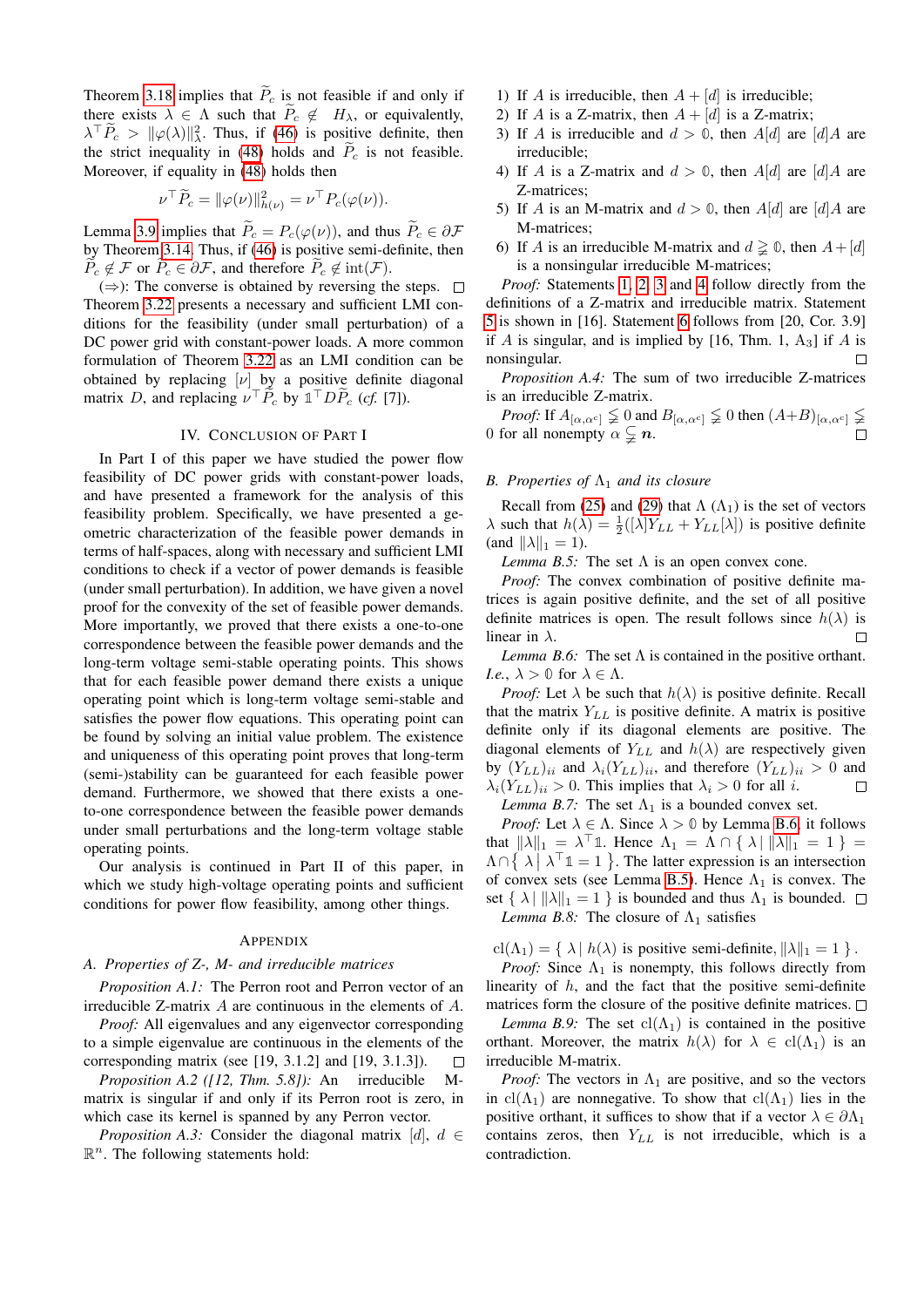Suppose  $\lambda \in \partial \Lambda_1$  such that  $\lambda_{\alpha} = 0$  and  $\lambda_{\alpha} = 0$  for some nonempty set  $\alpha \subseteq n$ . Let w be a vector such that  $w_{[\alpha^c]} = \mathbf{0}$  and  $w_{[\alpha]}$  is arbitrary. We therefore have  $[\lambda]w = \mathbf{0}$ . Since  $h(\lambda)$  is positive semi-definite, the following inequality holds for every vector  $v$  and scalar  $\beta$ :

$$
0 \le (v - \beta w)^{\top} h(\lambda)(v - \beta w) = (v - \beta w)^{\top} [\lambda] Y_{LL}(v - \beta w)
$$
  
=  $v^{\top} [\lambda] Y_{LL}(v - \beta w) = v^{\top} [\lambda] Y_{LL}v - \beta v^{\top} [\lambda] Y_{LL}w$  (49)

If v is such that  $v^{\top}[\lambda]Y_{LL}w \neq 0$ , then [\(49\)](#page-13-1) is violated when we take  $\beta$  such that  $\beta v$ <sup>T</sup>[ $\lambda$ ] $Y_{LL}w$  is sufficiently large. It follows that  $v^{\top}[\lambda]Y_{LL}w = 0$  for all v. This implies that

$$
[\lambda]Y_{LL}w = 0. \t\t(50)
$$

The rows of [\(50\)](#page-13-2) corresponding to  $\alpha^c \subseteq n$  satisfy

$$
[\lambda_{[\alpha^c]}]((Y_{LL})_{[\alpha^c,\alpha]}w_{[\alpha]} + (Y_{LL})_{[\alpha^c,\alpha^c]}w_{[\alpha^c]}) = 0. \quad (51)
$$

Recall that  $\lambda_{\alpha^{c}} > 0$  and  $w_{\alpha^{c}} = 0$ , and thus [\(51\)](#page-13-3) implies

$$
(Y_{LL})_{[\alpha^c,\alpha]}w_{[\alpha]} = 0. \t\t(52)
$$

Since  $w_{[\alpha]}$  is arbitrary, [\(52\)](#page-13-4) should hold for all  $w_{[\alpha]}$ , and hence  $(Y_{LL})_{[\alpha^c,\alpha]} = 0$ . However, this contradicts the assumption that  $Y_{LL}$  is irreducible. We conclude that  $\lambda > 0$ .

Since  $Y_{LL}$  is an irreducible Z-matrix and  $\lambda > 0$ , Proposi-tions [A.3](#page-12-4) and [A.4](#page-12-12) imply that  $h(\lambda)$  is an irreducible Z-matrix. Since  $h(\lambda)$  is positive semi-definite, its eigenvalues are real and nonnegative, and so  $h(\lambda)$  is an M-matrix.  $\Box$ 

<span id="page-13-11"></span>*Lemma B.10:* Let  $\lambda \in \partial \Lambda_1$ . For every  $v \geq 0$  in the kernel of  $h(\lambda)$  we have  $\lambda^{\top} \frac{\partial P_c}{\partial V_L}(x)v > 0$  for all  $x \in \mathbb{R}^n$ .

*Proof:* Since  $\lambda \in \partial \tilde{\Lambda}_1$ , the matrix  $h(\lambda)$  is singular. By Lemma [B.9,](#page-12-15) it is a singular irreducible M-matrix, and its Perron root is zero. The kernel of  $h(\lambda)$  is spanned by any Perron vector, by Proposition [A.2.](#page-12-7) This implies that  $v$  is a Perron vector and  $v > 0$ . Let x be any vector. By substituting [\(21\)](#page-7-4), we note that  $\lambda^{\top} \frac{\partial P_c}{\partial V_L}(x)v$  is equivalent to

$$
\lambda^{\top} \frac{\partial P_c}{\partial V_L}(x) v = \lambda^{\top} [Y_{LL} V_L^*] v - \lambda^{\top} ([x] Y_{LL} + [Y_{LL} x]) v
$$
  
=  $\lambda^{\top} [Z_L^*] v - 2x^{\top} h(\lambda) v = \lambda^{\top} [Z_L^*] v,$  (53)

where we used the fact that  $h(\lambda)v = 0$ . Since  $v > 0$ ,  $\lambda > 0$ and  $\mathcal{I}_L^* \geq 0$ , it follows from [\(53\)](#page-13-5) that  $\lambda^{\top}[\mathcal{I}_L^*]v > 0$ . We conclude that  $\lambda^{\top} \frac{\partial P_c}{\partial V_L}(x) v > 0$ .

## <span id="page-13-0"></span>*C. Proofs concerning Section [III-C](#page-9-1)*

*Proof of Theorem [3.12:](#page-10-3)* ( $\Leftarrow$ ): The half-space  $H(\lambda, s)$  with  $\lambda \in \Lambda_1$  and  $s = ||\varphi(\lambda)||^2_{h(\lambda)}$  is given by

$$
H(\lambda, s) = \left\{ y \middle| \lambda^{\top} y \leq ||\varphi(\lambda)||_{h(\lambda)}^2 \right\}.
$$

Since  $\lambda \in \Lambda_1$ , Lemma [3.9](#page-9-6) states that [\(36\)](#page-9-4) holds for all  $x \in$  $\mathbb{R}^n$ . This implies that  $P_c(x) \in H(\lambda, s)$  for all  $x \in \mathbb{R}^n$ , and thus im  $P_c \subseteq H(\lambda, s)$ . To show that  $P_c(\varphi(\lambda))$  is the unique point of support, we show that

$$
\operatorname{cl}( \operatorname{im} P_c) \cap \partial H(\lambda, s) = \{ P_c(\varphi(\lambda)) \}. \tag{54}
$$

Let  $y \in \text{cl}( \text{im } P_c) \cap \partial H(\lambda, s)$ , then there exists a sequence  ${x_k}_{k \in \mathbb{N}} \in \mathbb{R}^n$  such that

<span id="page-13-7"></span><span id="page-13-6"></span>
$$
\lim_{k \to \infty} P_c(x_k) = y. \tag{55}
$$

<span id="page-13-1"></span>Since  $y \in \partial H(\lambda, s)$ , multiplying [\(55\)](#page-13-6) by  $\lambda^{\top}$  yields

$$
\lim_{k \to \infty} \lambda^{\top} P_c(x_k) = \lambda^{\top} y = s = ||\varphi(\lambda)||_{h(\lambda)}^2.
$$
 (56)

It follows from rearranging [\(56\)](#page-13-7) and applying [\(35\)](#page-9-5) that

$$
0 = \lim_{k \to \infty} \left( \|\varphi(\lambda)\|_{h(\lambda)}^2 - \lambda^{\top} P_c(x_k) \right)
$$
  
= 
$$
\lim_{k \to \infty} \|\varphi(\lambda) - x_k\|_{h(\lambda)}^2.
$$

<span id="page-13-3"></span><span id="page-13-2"></span>Hence  $\lim_{k\to\infty} x_k = \varphi(\lambda)$ , and so [\(54\)](#page-13-8) holds. This proves that  $H(\lambda, s)$  supports im  $P_c$ , and that  $P_c(\varphi(\lambda))$  is a point of support. The same is true for F since  $\mathcal{F} \subseteq \text{im } P_c$  and  $P_c(\varphi(\lambda)) \in \mathcal{F}.$ 

<span id="page-13-4"></span> $(\Rightarrow)$ : Let  $x > 0$  be a vector. Let  $\lambda$  be such that  $\|\lambda\|_1 = 1$ and  $\lambda \notin \Lambda_1$ , which means that  $h(\lambda)$  is not positive definite. We will show that there exists a vector  $v \geq 0$  such that  $\lambda^{\top} P_c(x + tv)$  for scalars  $t \ge 0$  is not bounded from above. Since  $x + tv > 0$  for all  $t \ge 0$ , this implies that the hyperplane  $H(\lambda, s)$  does not contain F for any scalar s. The same holds for im  $P_c$  since  $\mathcal{F} \subseteq \text{im } P_c$ . Lemma [3.8](#page-9-9) yields

<span id="page-13-10"></span><span id="page-13-9"></span>
$$
P_c(\hat{x} + tv) = P_c(\hat{x}) + t \frac{\partial P_c}{\partial V_L}(\hat{x})v - t^2[v]Y_{LL}v.
$$
 (57)

We multiply [\(57\)](#page-13-9) by  $\lambda^{\top}$  and use [\(24\)](#page-8-10), which implies

$$
\lambda^{\top} P_c(\hat{x} + tv) = \lambda^{\top} P_c(\hat{x}) + t\lambda^{\top} \frac{\partial P_c}{\partial V_L}(\hat{x})v - t^2 v^{\top} h(\lambda)v.
$$
\n(58)

If  $\lambda_i < 0$  for some i, then  $e_i^{\top} h(\lambda) e_i = (Y_{LL})_{ii} \lambda_i < 0$ . Hence, taking  $v = e_i \geq 0$  in [\(58\)](#page-13-10) describes a parabola in t which is not bounded from above. Thus  $\lambda^{\top} P_c(x)$  is not bounded from above for  $t > 0$ .

<span id="page-13-5"></span>If  $\lambda \geq 0$  and  $\lambda \notin cl(\Lambda_1)$  then the matrix  $h(\lambda)$  has a negative eigenvalue by Lemma [B.8.](#page-12-14) Let  $r$  be the eigenvalue of  $h(\lambda)$  with the smallest (*i.e.*, most negative) real part. Since  $\lambda \geq 0$ , it follows that  $h(\lambda)$  is a Z-matrix. The matrix  $h(\lambda)$ is block diagonal, where each block corresponds to an irreducible component of  $h(\lambda)$ . Let  $h(\lambda)_{[\alpha,\alpha]}$  be the irreducible component that corresponds to the negative eigenvalue  $r$ . The matrix  $h(\lambda)_{[\alpha,\alpha]}$  is an irreducible Z-matrix with Perron root r and Perron vector  $w > 0$ . Let v in [\(58\)](#page-13-10) be such that  $v_{\alpha} = w$ and  $v_{[\alpha^c]} = \mathbb{0}$ , then  $v^{\top}h(\lambda)v = rw^{\top}w < 0$ . It follows that [\(58\)](#page-13-10) describes a parabola in  $t$  which is not bounded from above. Thus  $\lambda^{\top} P_c(x)$  is not bounded from above for  $t \geq 0$ .

<span id="page-13-8"></span>Finally, suppose  $\lambda \in \partial \Lambda_1$ , which implies by Lemma [B.9](#page-12-15) that  $\lambda > 0$  and that  $h(\lambda)$  is an irreducible M-matrix. The matrix  $h(\lambda)$  is singular since  $\lambda \notin \Lambda_1$ . Let  $v > 0$  in [\(58\)](#page-13-10) be a Perron vector of  $h(\lambda)$ . Proposition [A.2](#page-12-7) states that v spans the kernel of  $h(\lambda)$ , and so  $v^{\top}h(\lambda)v = 0$ . By Lemma [B.10](#page-13-11) we know that  $\lambda^{\dagger} \frac{\partial P_c}{\partial V_L}(x)v > 0$ . This implies that [\(58\)](#page-13-10) describes a half-line for  $t \ge 0$  which is not bounded from above. Hence,<br> $\lambda^{\top} P_c(x)$  is not bounded from above for  $t > 0$ .  $\lambda^{\top} P_c(x)$  is not bounded from above for  $t \ge 0$ .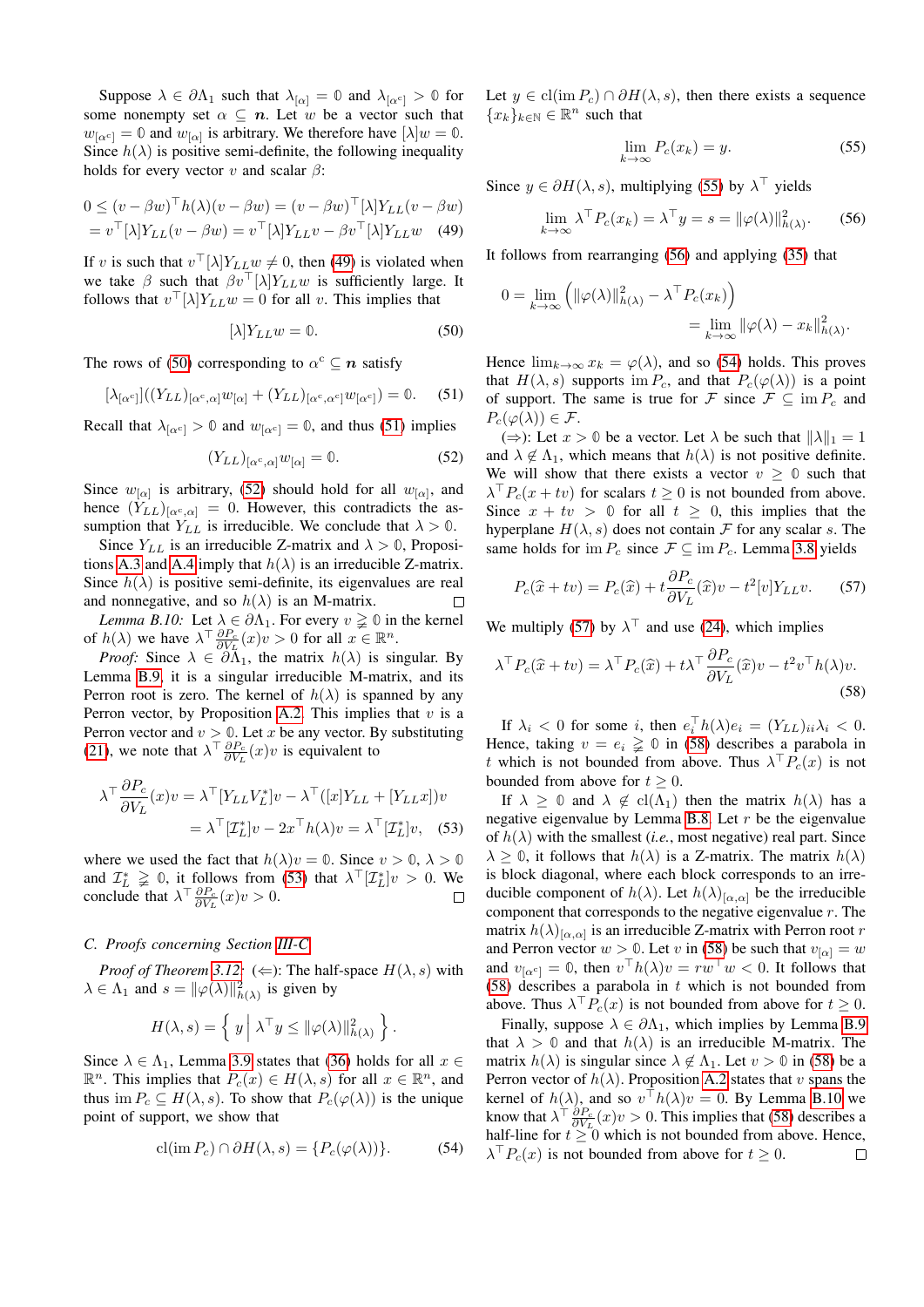*Proof of Theorem [3.14:](#page-10-4)* The half-spaces  $H_{\lambda}$  for  $\lambda \in \Lambda_1$ are all supporting half-spaces of  $conv(\mathcal{F})$ , which follows from [\(39\)](#page-10-12) of Corollary [3.13.](#page-10-11) Theorem [3.12](#page-10-3) proves that  $P_c(\varphi(\lambda))$  is a point of support to  $H_\lambda$ , and that it is unique in the case of  $F$ . Theorem 2.15 of [21] states that all boundary points of a convex set are a point of support associated to some supporting half-space. This implies that  $P_c(\partial \mathcal{D}) \subseteq \partial \text{conv}(\mathcal{F})$ . We prove equality by showing that there are no other points of support.

Let  $y \in$  cl(conv( $\mathcal{F}$ )). Then there exists a sequence  ${y_k}_{k\in\mathbb{N}} \in \text{conv}(\mathcal{F})$  such that  $\lim_{k\to\infty} y_k = y$ . This means that for  $k \in \mathbb{N}$  there exists  $x_k, z_k \in \mathbb{R}^n$  and scalars  $\theta_k$  such that  $y_k = \theta_k P_c(x_k) + (1 - \theta_k) P_c(z_k)$  and  $0 < \theta_k < 1$ . Suppose there exists  $\tilde{\lambda} \in \Lambda_1$  so that  $y \in \partial H_{\tilde{\lambda}}$ . Hence, y is a point of support associated to  $H_{\tilde{\lambda}}$ . We define  $s :=$  $\|\varphi(\lambda)\|_{h(\lambda)}^2$  and observe that

$$
\lim_{k \to \infty} \tilde{\lambda}^\top (\theta_k P_c(x_k) + (1 - \theta_k) P_c(z_k))
$$
  
= 
$$
\lim_{k \to \infty} \tilde{\lambda}^\top y_k = \tilde{\lambda}^\top y = s.
$$

Lemma [3.9](#page-9-6) implies that for all k we have  $\tilde{\lambda}^{\top} P_c(x_k) \leq s$ , with equality if and only if  $x_k = \varphi(\tilde{\lambda})$ , and the same holds for  $z_k$ . This implies that

$$
\widetilde{\lambda}^{\top}(\theta_k P_c(x_k) + (1 - \theta_k)P_c(z_k)) \le s.
$$
 (59)

In order to converge to equality in [\(59\)](#page-14-1) as  $k \to \infty$ , we require that either  $x_k \to \varphi(\lambda)$  and  $z_k \to \varphi(\lambda)$ ,  $x_k \to \varphi(\lambda)$ and  $\theta_k \to 1$ , or  $z_k \to \varphi(\lambda)$  and  $\theta_k \to 0$ . In all cases it follows that  $y = \lim_{k \to \infty} y_k = P_c(\varphi(\lambda))$ . Hence  $P_c(\varphi(\lambda))$ is the unique point of support.

Lemma [3.9](#page-9-6) implies that if  $P_c(\varphi(\lambda_1)) = P_c(\varphi(\lambda_2))$ , then  $\varphi(\lambda_1) = \varphi(\lambda_2)$ . Hence the map  $\lambda \to P_c(\varphi(\lambda))$  is a one-toone correspondence between  $\Lambda_1$  and  $\partial$  conv $(\mathcal{F})$ , and  $\lambda \to$  $P_c(\varphi(\lambda))$  for  $\lambda \in \Lambda_1$  parametrizes  $\partial conv(\mathcal{F}).$ 

Note the inclusion

$$
\partial \text{ conv}(\mathcal{F}) = P_c(\partial \mathcal{D}) \subseteq \mathcal{F} \subseteq \text{ conv}(\mathcal{F}),
$$

 $\Box$ 

which implies that  $conv(F)$  is closed.

#### <span id="page-14-0"></span>*D. Proofs concerning Section [III-D](#page-10-1)*

*Proof of Lemma [3.16:](#page-10-6)* First we show that if a path  $\gamma$ :  $[0, T] \rightarrow \mathcal{D}$  satisfies [\(41\)](#page-10-13) with  $\gamma(0) = V_L \in \mathcal{D}$ , then [\(40\)](#page-10-10) holds. Indeed, note that the matrix  $\frac{\partial P_c}{\partial V_L}(\gamma(\tau))$  is invertible for  $0 \leq \tau \leq T$  since  $\gamma(\tau) \in \mathcal{D}$ , and note for  $0 \leq \theta \leq T$  that by the fundamental theorem of calculus we have

$$
P_c(\gamma(\theta)) = P_c(\gamma(0)) + \int_0^{\theta} \frac{\partial P_c}{\partial V_L}(\gamma(\tau))\dot{\gamma}(\tau)d\tau.
$$
 (60)

Substitution of [\(41\)](#page-10-13) in [\(60\)](#page-14-2) yields

$$
P_c(\gamma(\theta)) = P_c(\gamma(0)) + \int_0^{\theta} (\tilde{P}_c - \hat{P}_c) d\tau.
$$
 (61)

Eq. [\(40\)](#page-10-10) follows from [\(61\)](#page-14-3) since  $P_c(\gamma(0)) = P_c(\hat{V}_L) = \hat{P}_c$ .

To complete the proof it remains to show that a solution  $\gamma(\theta) \in \mathcal{D}$  to [\(41\)](#page-10-13) for  $\theta \in [0, 1]$  exists and that this solution is unique. Let the map  $\psi : \mathcal{D} \to \mathbb{R}^n$  be defined by

$$
\psi(z):=\left(\frac{\partial P_c}{\partial V_L}(z)\right)^{-1}(\widetilde{P}_c-\widehat{P}_c).
$$

The map  $\psi(z)$  is continuously differentiable since  $\frac{\partial P_c}{\partial V_L}(z)$ is invertible for  $z \in \mathcal{D}$ . Corollary 8.17 of [22] states that the initial value problem [\(41\)](#page-10-13) has a unique solution  $\gamma$  :  $(-\varepsilon,\varepsilon) \to B$  for some  $\varepsilon > 0$ , where B is an open neighborhood of  $V_L$  which is contained in D. Since  $\psi(z)$ is continuous at all  $z \in \mathcal{D}$ , the solution  $\gamma$  can be extended to a maximal interval of existence. Indeed, by the Theorem 8.33 of [22] we extend  $\gamma$  so that either (i)  $\gamma(\theta) \rightarrow \partial \mathcal{D}$ , or (ii)  $|\gamma(\theta)_i| \to \infty$  for some  $i \in n$ , as  $\theta \to \omega$  where  $\omega \in \mathbb{R}_{>0} \cup \{+\infty\}$ . We will treat cases (i) and (ii) separately.

<span id="page-14-1"></span>*Case (i):* Let  $x \in \partial D$  such that  $\gamma(\theta) \to x$  as  $\theta \to \omega$ and let  $y := P_c(x)$ . By continuity of  $P_c(V_L)$  it follows that  $P_c(\gamma(\theta)) \to y$  as  $\theta \to \omega$ . Since  $\gamma(\theta) \in \mathcal{D}$  for  $0 \le \theta \le \omega$ , the first part of this proof showed that [\(40\)](#page-10-10) holds for  $0 \le \theta \le \omega$ . Suppose  $\omega = 1$ , then taking the limit  $\theta \to \omega$  in [\(40\)](#page-10-10) implies that  $P_c = P_c(\gamma(\omega)) = y$ , which lies on the boundary of F. This contradicts the fact that  $P_c \in \text{int}(\text{conv}(\mathcal{F}))$ . Suppose  $1 > \omega$ , then [\(40\)](#page-10-10) implies that  $P_c(\gamma(\omega)) = y$  is a convex combination of  $\hat{P}_c$  and  $\hat{P}_c$ . Since  $\hat{V}_L \notin \partial \mathcal{D}$  it follows from Theorem [3.14](#page-10-4) that  $\hat{P}_c \notin \partial \text{conv}(\mathcal{F})$ . Since  $\hat{P}_c \in \mathcal{F}$ we therefore have  $\widehat{P}_c \in \text{int}(\text{conv}(\mathcal{F}))$ . Let  $\lambda \in \Lambda_1$  such that  $P_c(\varphi(\lambda)) = y$ , which exists by Theorem [3.14,](#page-10-4) and define  $s := ||\varphi(\lambda)||^2_{h(\lambda)} = \lambda^\top P_c(\varphi(\lambda)) = \lambda^\top y$ . Note that  $\lambda^{\top} \widehat{P}_c < s$  and  $\lambda^{\top} \widetilde{P}_c < s$  since  $\widehat{P}_c, \widetilde{P}_c \in \text{int}(\text{conv}(\mathcal{F}))$ . But since y is a convex combination of  $\hat{P}_c$  and  $\hat{P}_c$ , this would imply that  $\lambda^{\top} y < s$ , which is a contradiction. We conclude that  $1 < \omega$ , and in particular  $\gamma(\theta) \in \mathcal{D}$  for  $0 \le \theta \le 1$ .

*Case (ii):* We will show that  $\omega = +\infty$  and that  $P_c(\gamma(\theta))$ describes a half-line for  $0 \le \theta < \infty$ . Let  $\lambda \in \Lambda_1$ . Note that  $|\gamma(\theta)_i| \to \infty$  implies that also  $|\varphi(\lambda)_i - \gamma(\theta)_i| \to \infty$ . Therefore also  $\|\varphi(\lambda) - \gamma(\theta)\|_{h(\lambda)} \to \infty$ . It follows from Lemma [3.9](#page-9-6) that  $\lambda^{\top} P_c(\gamma(\theta)) \to -\infty$ . This holds for all  $\lambda \in$  $\Lambda_1$  and so  $P_c(\gamma(\theta))$  does not intersect the boundary of F for  $0 \le \theta < \omega$ . The first part of this proof showed that [\(40\)](#page-10-10) holds for  $0 \le \theta < \omega$ , which describes a half-line in  $\theta$ . Since  $\lambda > 0$  by Lemma [B.6,](#page-12-11) it follows from  $\lambda^{\top} P_c(\gamma(\theta)) \to -\infty$ that  $P_c(\gamma(\theta))_j \to -\infty$  for some  $j \in n$ . As a result, [\(40\)](#page-10-10) implies that  $\omega = +\infty$ . In particular it follows that  $\tilde{P}_c$  lies on the half-line and that  $\gamma(\theta) \in \mathcal{D}$  for  $0 \le \theta \le 1$ .

To show uniqueness, we note again that  $\psi(z)$  is continuously differentiable. Corollary 8.17 of [22] states that [\(41\)](#page-10-13) has a unique solution in an open neighborhood around *any* given initial value in D. Taking any point  $\gamma(\theta)$  with  $0 \le \theta \le 1$  as an initial value shows that the solution  $\gamma$  is unique at each point, and hence is unique in  $D$ .

<span id="page-14-3"></span><span id="page-14-2"></span>Since [\(40\)](#page-10-10) holds for  $0 \le \theta \le 1$ , (40) implies that  $P_c = \langle \gamma(1) \rangle \in P_c(\mathcal{D})$ .  $P_c(\gamma(1)) \in P_c(\mathcal{D}).$ 

#### **REFERENCES**

[1] T. Van Cutsem and C. Vournas, *Voltage stability of electric power systems*. Springer Science & Business Media, 2008.